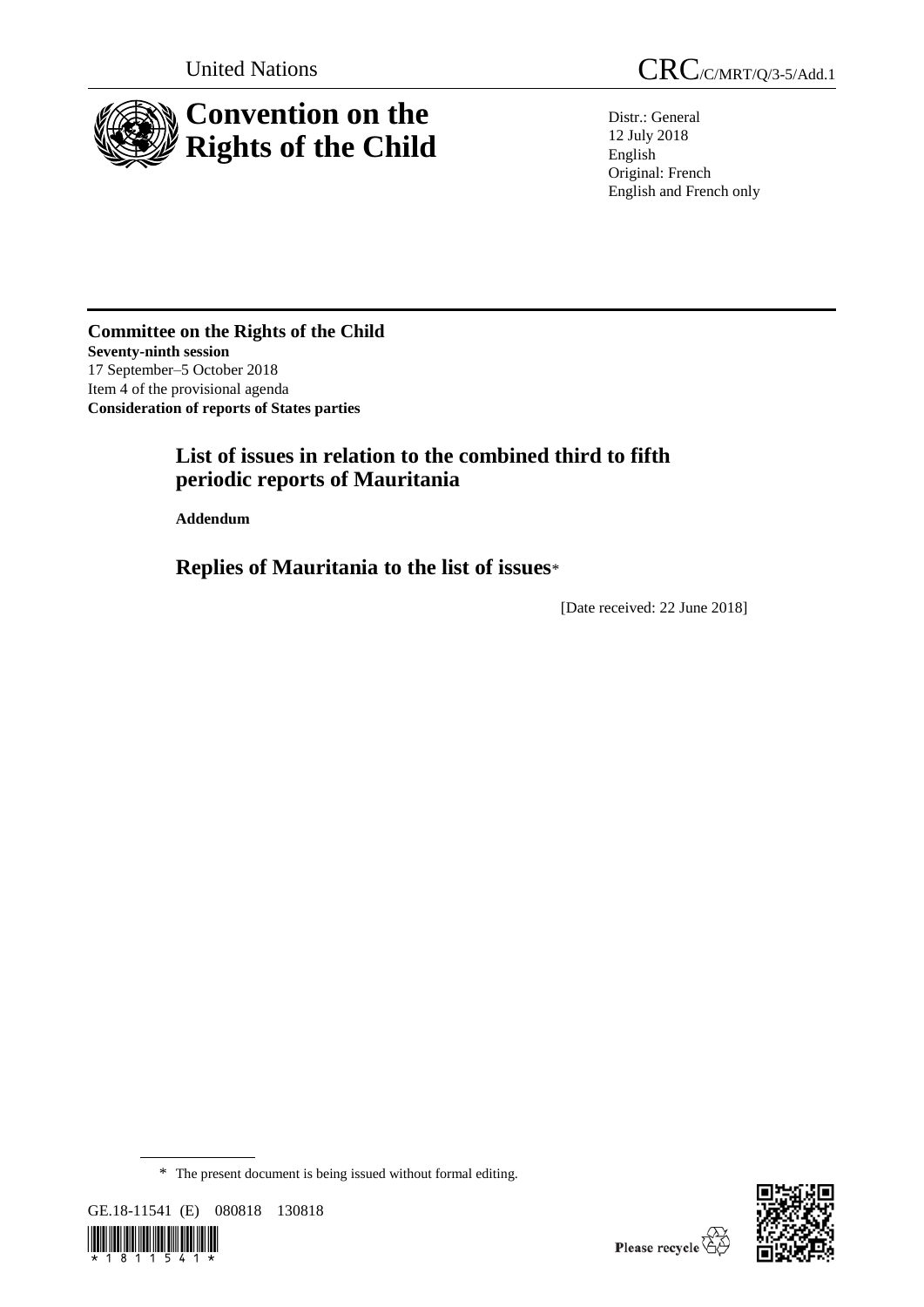1. The present document contains replies to the 20 questions addressed to the Government of the Islamic Republic of Mauritania by the Committee on the Rights of the Child in the list of issues (CRC/C/MRT/Q/3-5).

2. These issues will be discussed during the consideration of the combined periodic reports of Mauritania at the Committee's seventy-ninth session, which will be held from 17 September to 5 October 2018 at the United Nations Office at Geneva.

3. The Government of Mauritania wishes to reiterate its readiness to engage in an ongoing constructive dialogue with the Committee with a view to advancing all the rights that are enshrined in the Convention on the Rights of the Child.

# **Part I**

**1. Please indicate whether the State party has adopted a comprehensive Children's Code and whether the Code contains the rights enshrined in the Convention. With regard to the National Child Protection Strategy and the associated Action Plan, please indicate what human, technical and financial resources have been allocated for their implementation, which body is responsible for overseeing implementation, and how implementation will be evaluated.**

4. The National Assembly adopted the General Child Protection Code on 17 March 2018.

5. Implementation of the National Child Protection Strategy is coordinated by the Children's Affairs Directorate of the Ministry of Social Affairs, Children and the Family, through the entities listed below.

6. The National Council for Children, which is made up of key actors in the field of children's affairs and chaired by the Prime Minister's adviser on social affairs.

7. The regional coordination offices of the Ministry of Social Affairs, Children and the Family, which are the decentralized entities responsible for executing the department's policies and strategies.

8. The regional child protection groups, which are chaired by regional governors, and the district-level child protection systems, which are headed by local mayors. These are composed of the public prosecutor, representatives of various basic social services and civil society, and technical and financial partners. By way of example, in 2017, the 10 regional child protection groups and 30 district-level child protection systems provided support to 16,469 child victims of violence, exploitation, discrimination, abuse and negligence, including children without birth certificates, *talibé* children, children in conflict with the law, children who are not in school, children with disabilities, child labourers, child victims of sexual violence, trafficking and sexual exploitation, and children in need.

9. The financial resources allocated for implementation of the National Child Protection Strategy are shown in the table below.

10. The total annual budget allocated to children's affairs by the Ministry of Social Affairs, Children and the Family is more than 50 million ouguiyas (MRU).

| <b>Budget (millions of MRU)</b>                                                  | 2015  | 2016  | 2017  |
|----------------------------------------------------------------------------------|-------|-------|-------|
| Children's Affairs Directorate                                                   | 0.86  | 0.86  | 0.76  |
| Preschool Teacher Training Centre                                                | 11.85 | 11.85 | 11.67 |
| Centre for the Protection and Social Integration of Children                     | 11.19 | 12.2  | 13.15 |
| Centre for the Education and Social Advancement of Children<br>with Disabilities | 6.0   | 6.0   | 6.46  |
| <b>National Nutrition Programme</b>                                              | 6.5   | 6.5   | 6.5   |
| Cash transfers for children with multiple disabilities                           |       | 2.94  | 3.0   |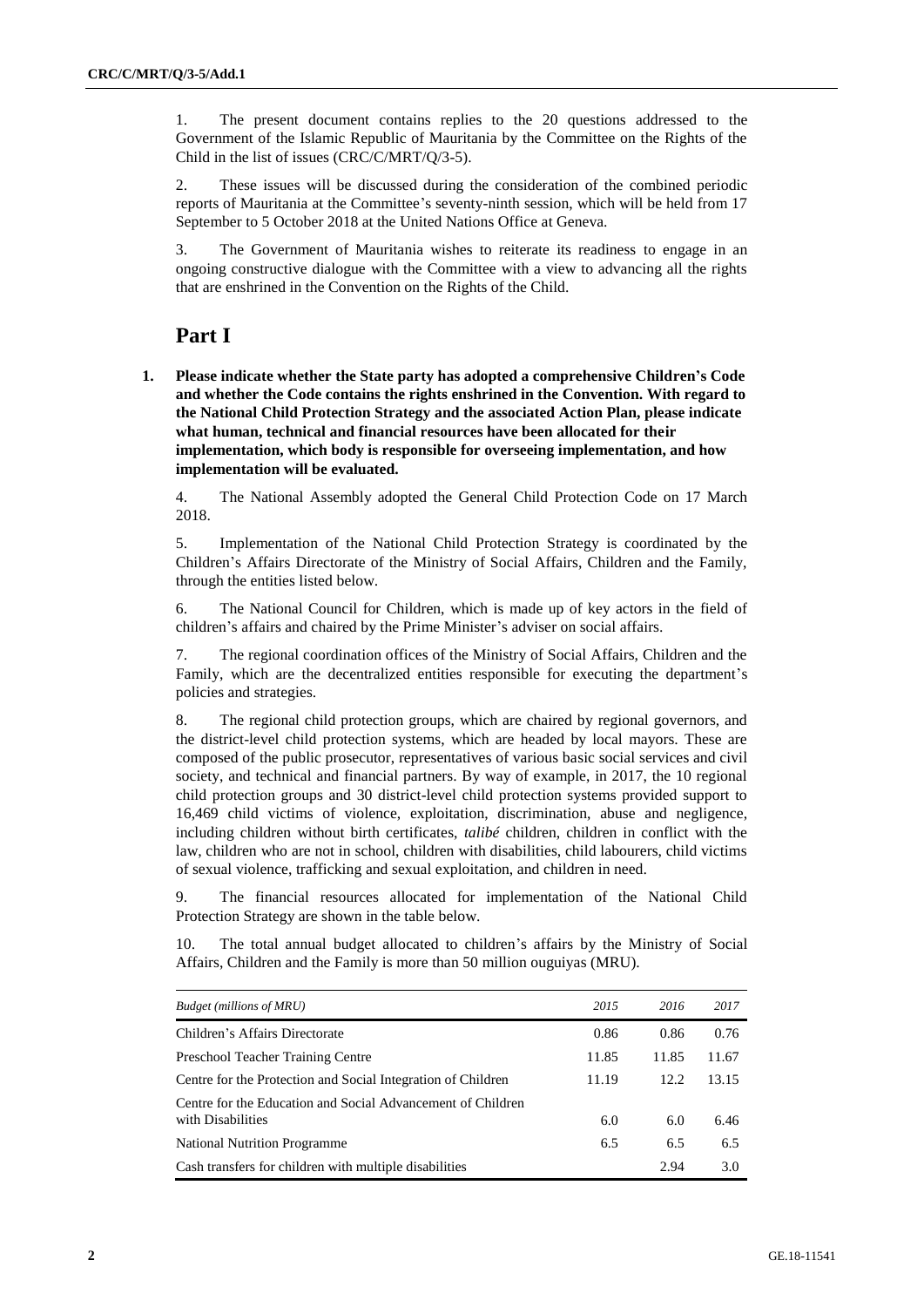11. Investment in construction and the salaries of social workers, preschool teachers and other personnel are not included in the budget shown above.

12. Human resources in this area consist of State social workers and civil society actors.

**2. Please clarify the mandate, budget and capacity of the newly established Centre for the Protection and Social Integration of Children and explain how the Centre has improved the coordination of activities related to the implementation of the Convention. Please also provide information on all recent reforms of the National Council for Children and specify when the reformed Council will be in place.**

13. The Centre for the Protection and Social Integration of Children currently has seven branches, in Nouadhibou, Rosso, Aleg, Kiffa, Riyad, Dar Naim and El Mina. Its mandate includes the following:

- Prevention of juvenile delinquency
- Psychosocial and legal support for the most marginalized groups of children
- Social integration of children within the community
- Supervision and reintegration of children whose emotional well-being is at risk
- Establishment of a data analysis and follow-up system for children at risk

14. In 2017, the Centre for the Protection and Social Integration of Children had a budget of 13 million ouguiyas (MRU). Its staff consists of social workers and contract workers. This Centre is not responsible for coordinating action taken to implement the Convention; such action is coordinated by the Children's Affairs Directorate of the Ministry of Social Affairs, Children and the Family, through the body described below.

15. The National Council for Children, which is made up of key actors in the field of children's affairs and chaired by the Prime Minister's adviser on social affairs, was established under Decree No. 051-2017 of 8 May 2017, which repealed and replaced Decree No. 98/044 on the establishment of the National Council for Children. The Council was originally attached to the Ministry of Social Affairs, Children and the Family but is now under the authority of the Prime Minister. Its role is to assist the Government in the coordination, development, implementation, monitoring and evaluation of policies, strategies and programmes on child-related issues.

## **3. Please provide information on all efforts made by the State party to regularly and systematically measure the impact of budgetary allocations on children.**

16. Mauritania has frequently reviewed its development policies with the aim of continuously improving the living conditions of its people. In 2015, for example, Mauritania commissioned an independent consulting firm to evaluate its development policy, the 2001–2015 Strategic Framework for Poverty Reduction. Under the new development strategy, the 2016–2030 Strategy for Accelerated Growth and Shared Prosperity, public policies will continue to be reviewed regularly. A report on the implementation of this strategy over the past two years is currently being drawn up.

17. As regards the protection of young children, the evaluation of the 2001–2015 Strategic Framework for Poverty Reduction shows that significant institutional, strategic and policy changes have been made in the field of children's affairs. During the period in question, efforts were focused on improving the overall early childhood development framework and setting strategic objectives for the protection and promotion of children's rights.

18. The children's rights protection framework has been strengthened by the development of the National Child Protection Strategy, the design of a protection system based on the reform of the National Council for Children and the establishment of regional consultation platforms for the protection of children's rights.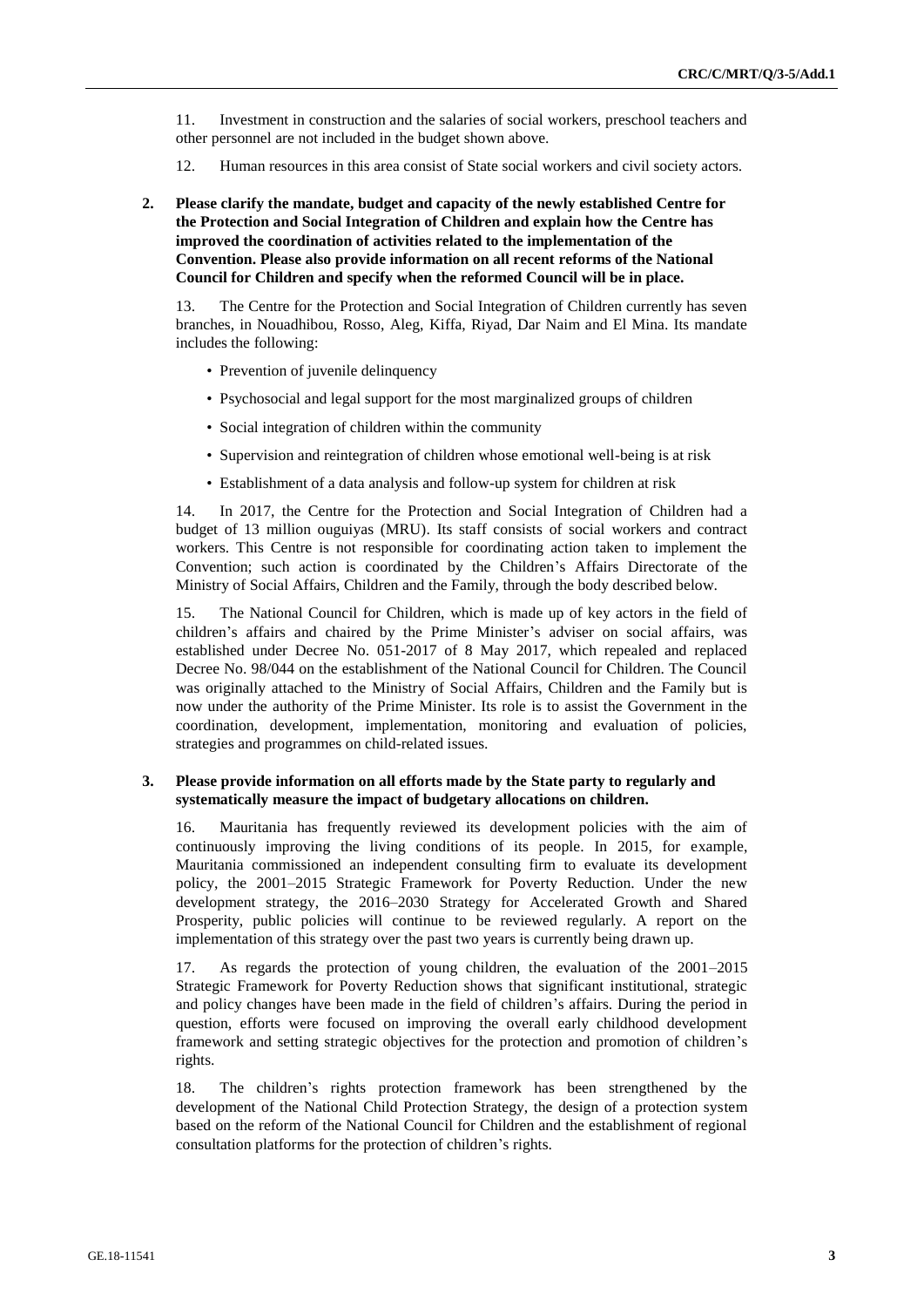## **4. Please provide information on legal measures taken to prohibit the marriage of children under 18 years of age, without exception. Please also provide further information on the scope and impact of the campaigns to combat child marriage referred to in paragraph 77 of the State party's report (CRC/C/MRT/3-5).**

19. In October 2014, the Ministry of Social Affairs, Children and the Family set up an interministerial commission composed of representatives of the Ministry of Social Affairs, Children and the Family, the Ministry of Justice, the Ministry of Islamic Affairs and Traditional Teaching, the Ministry of Health, the Ministry of National Education, the Ministry of Relations with Parliament and Civil Society, the United Nations Population Fund (UNFPA), the United Nations Children's Fund (UNICEF) and national nongovernmental organizations (NGOs) to take charge of designing and coordinating activities to combat child marriage.

20. The Personal Status Code sets the minimum legal age for marriage at 18 years old. The Government's campaigns to combat child marriage are being conducted within the framework of the Africa-wide campaign against early marriage and are targeted at areas where child marriage is particularly prevalent. The purpose of the campaigns is to raise public awareness of the risks associated with this practice. The 2011 and 2015 Multiple Indicator Cluster Surveys showed, respectively, that 37.3 and 35.2 per cent of women aged between 20 and 49 years old had been married before the age of 18 years old.

21. In this context, a national programme was drawn up in step with the Africa-wide campaign to end child marriage. A number of major initiatives were launched in 2014, 2015 and 2016, thanks to the work of the above-mentioned interministerial commission and cooperation between the Government and its partners, especially UNICEF and UNFPA.

22. Every year, to mark the various children's days celebrated in the Maghreb, throughout Africa and internationally, and also on the International Day of the Girl Child, the authorities run awareness-raising and information campaigns on child rights and radio and television programmes on the consequences of child marriage are broadcast. Partners and participants in these campaigns include ulama, gynaecologists, local, national and international associations, the United Nations system, youth associations, the children's parliament and journalists. Various awareness-raising methods and materials are used, including sketches, leaflets on the rights of the child, T-shirts, baseball caps, posters and headscarves with messages emphasizing the need to protect children from the harmful consequences of this practice.

**5. Please provide information on legislative and other measures taken by the State party to combat discrimination against girls, children belonging to minority groups, children with disabilities, children living in slavery-like conditions or who are the descendants of slaves, street children, and children who are migrants, asylum seekers or refugees.**

23. There is no discrimination against girls, children belonging to minority groups, children with disabilities, children who are the descendants of slaves, street children or children who are migrants, asylum seekers or refugees.

**6. Please provide information on measures taken to remove the main barriers to birth registration and to ensure the registration of all children, including those whose parents do not have personal documentation or are stateless. Please also provide information on the impact of the reform of the civil registration system and the biometric system.**

24. In order to remove barriers to the registration of all children, the Government has taken the following measures, which are focused on three main areas:

(a) Implementing a policy of community-based civil registration services:

(i) As a result of this policy, almost all capitals of districts (*communes*) now have at least one Citizen Reception Centre, where life events such as birth, marriage, divorce and death can be registered and, in some cases, secure documents can be requested;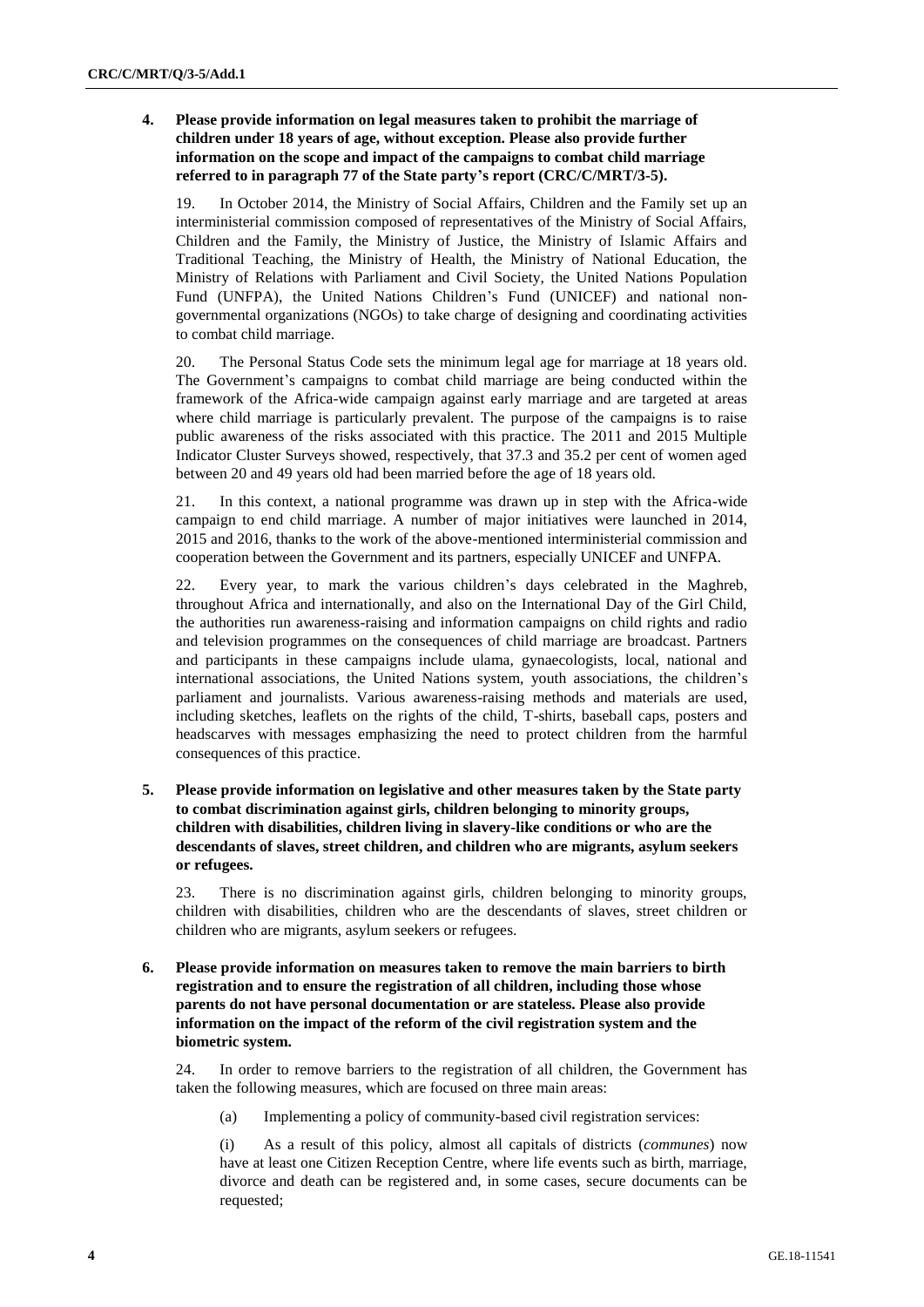(ii) To ensure that these services remain available in the long term, a project for the construction of 168 centres in rural district capitals has been under way since 2016. So far, 120 centres have been completed. The remaining 48 will be completed over the course of 2018;

(iii) In order to increase the capacity of civil registration services in major cities, such as the capitals of governorates (*wilayas*), a plan to build a number of new centres in the four years from 2017 to 2020 is in progress;

(b) Streamlining administrative procedures:

(i) The birth registration procedure has been simplified: births can now be registered on the basis of a declaration made by one of the child's relatives, such as a paternal or maternal grandparent, grown-up brother or paternal or maternal uncle at a Citizen Reception Centre;

(ii) A declaration of this kind is sufficient, provided it is made before the legally established deadline. Once the deadline has past, a court ruling establishing date of birth is required;

(c) Fostering a culture of civil registration:

(i) Since 2010, the Government has worked hard to establish a modern civil registration system that can be used by Mauritanian citizens and foreign nationals to record all life events that occur in the country;

(ii) It has become clear that the main barrier to the registration of all births is no longer the availability of civil registration services (since coverage is now more than adequate), nor the complexity of the administrative procedures involved, but rather the fact that some members of the population see no point in registering the birth of their children;

(iii) In order to raise awareness among this sector of the population of the importance of registering life events in general and births in particular, a programme has been broadcast on radio and television since the start of 2018 by the National Agency for Population Registration and Secure Documents. The aim of this programme is to encourage civil registration among all sectors of the population and thus remove the real obstacle to universal birth registration.

#### *Regarding the registration of children whose parents do not have personal documentation*

25. The registration of persons in the National Biometric Register was organized in three stages. The first stage involved persons who had all the necessary documents, the second stage encompassed persons who had some of the required documents, and the third stage concerned those who had no documents. The aim of dividing the process into three stages was to manage the flow of people at civil registration centres and to make it easier to identify family relationships. During the final stage, which has been under way for some time, over 1.1 million persons without documents have been registered. Before the system was overhauled, there were 13 databases (one for each governorate), containing data on fewer than 2.3 million persons in total. The National Biometric Register, on the other hand, contained data on 3,434,153 persons as at 24 April 2018.

26. Lack of documentation is not, therefore, an insurmountable obstacle that prevents parents from being registered in the National Biometric Register at the same time as their children. Moreover, leaving aside those sectors of the population who are not interested in obtaining civil status documents, very few parents are not registered in the National Biometric Register.

27. In order to promote the registration of children in the above category, the National Agency for Population Registration and Secure Documents — the entity responsible for setting up the Register — is working with UNICEF to locate children who have not been registered and to take care of their registration. The mechanism needed to achieve this goal is being set up.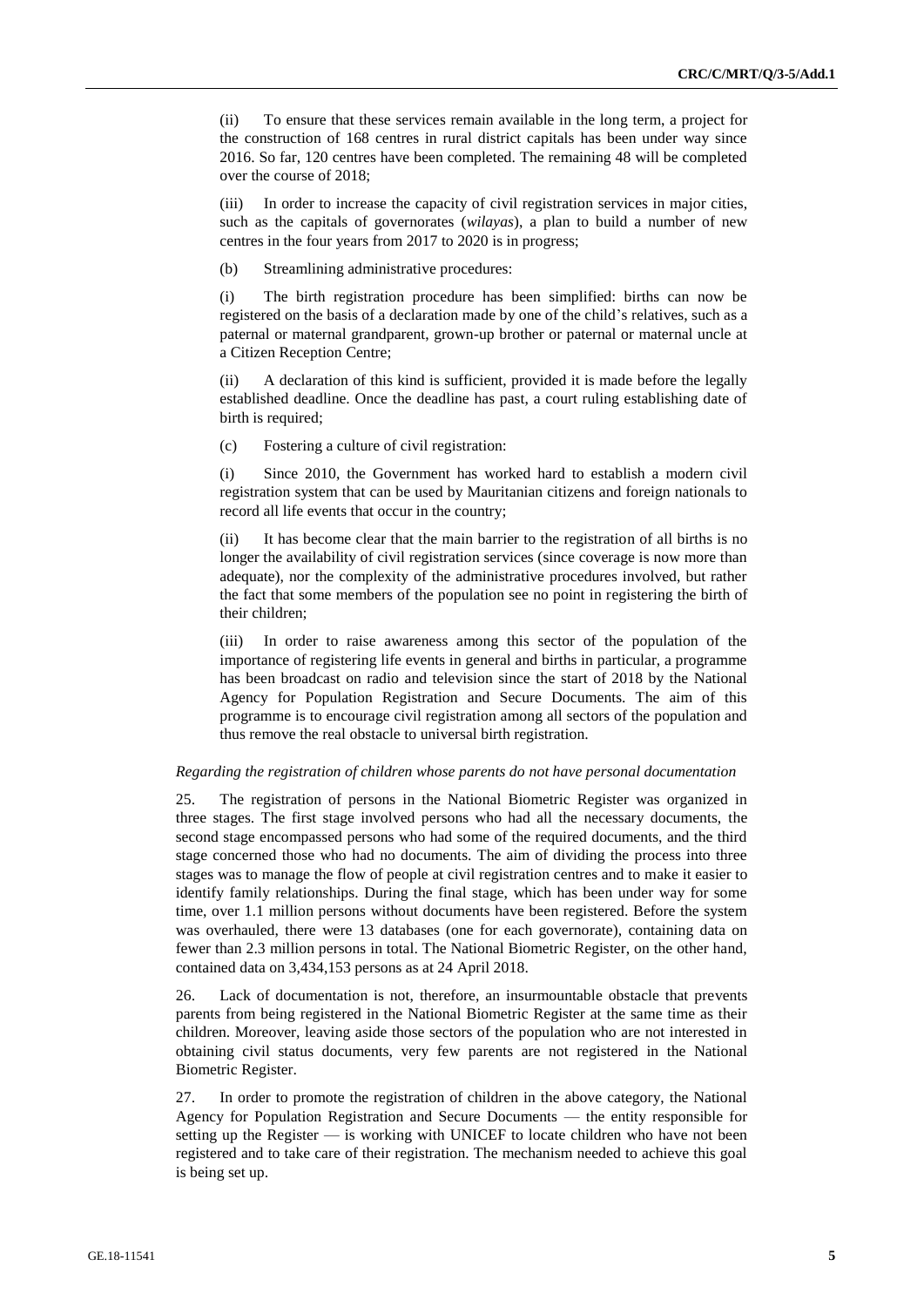## *Regarding multi-criteria statistical data*

## **Child marriage**

28. There are no instances of child marriage recorded in the National Biometric Register, as the latter cannot be used to register events of that kind.

## **Registration of children at birth or later**

b.1 Registration of children at birth

29. Out of 224 civil registration centres in Mauritania, all 91 centres that are located in the capitals of departments (*moughataas*) and subdepartments (*arrondissements*) cater for the registration of children at birth. All seven centres that have been established abroad also provide this service.

30. The system is currently being improved to enable children to be registered at birth at any civil registration centre in the country.

31. The statistical data requested for the past three years (2015–2017) are shown in the tables below. They are disaggregated by geographic location (governorate), sex and year. Data disaggregated by department are provided in annex I.

|              |                    |         | Children registered at birth |         |         |             |         |
|--------------|--------------------|---------|------------------------------|---------|---------|-------------|---------|
|              |                    |         | Girls                        |         |         | <b>Boys</b> |         |
|              | Governorate        | 2015    | 2016                         | 2017    | 2015    | 2016        | 2017    |
| $\mathbf{1}$ | Hodh ech-Chargui   | 253     | 125                          | 253     | 289     | 135         | 302     |
| 2            | Hodh el-Gharbi     | 243     | 92                           | 182     | 232     | 94          | 219     |
| 3            | Assaba             | 489     | 273                          | 507     | 530     | 310         | 603     |
| 4            | Gorgol             | 692     | 431                          | 763     | 795     | 488         | 898     |
| 5            | <b>Brakna</b>      | 1698    | 853                          | 1 5 6 3 | 1813    | 875         | 1599    |
| 6            | Trarza             | 1 0 2 6 | 478                          | 1 0 9 5 | 1 0 24  | 519         | 1 0 9 6 |
| 7            | Adrar              | 459     | 251                          | 446     | 504     | 274         | 507     |
| 8            | Dakhlet Nouadhibou | 692     | 404                          | 909     | 707     | 457         | 996     |
| 9            | Tagant             | 287     | 137                          | 399     | 270     | 167         | 377     |
| 10           | Guidimaka          | 279     | 146                          | 270     | 267     | 173         | 328     |
| 11           | Inchiri            | 109     | 53                           | 123     | 115     | 66          | 122     |
| 12           | Tiris Zemmour      | 484     | 260                          | 496     | 507     | 312         | 536     |
| 13           | Nouakchott         | 6 103   | 3536                         | 7 2 2 4 | 6 4 0 1 | 3898        | 7785    |
| 14           | Abroad             | 82      | 102                          | 115     | 95      | 95          | 127     |
|              | <b>Total</b>       | 12814   | 7 039                        | 14 230  | 13454   | 7 768       | 15 368  |

#### **(See table below.)**

#### b.2 Registration of children later than at birth

32. This service is provided in all 231 centres throughout the country and in all 7 centres abroad. (See tables below.)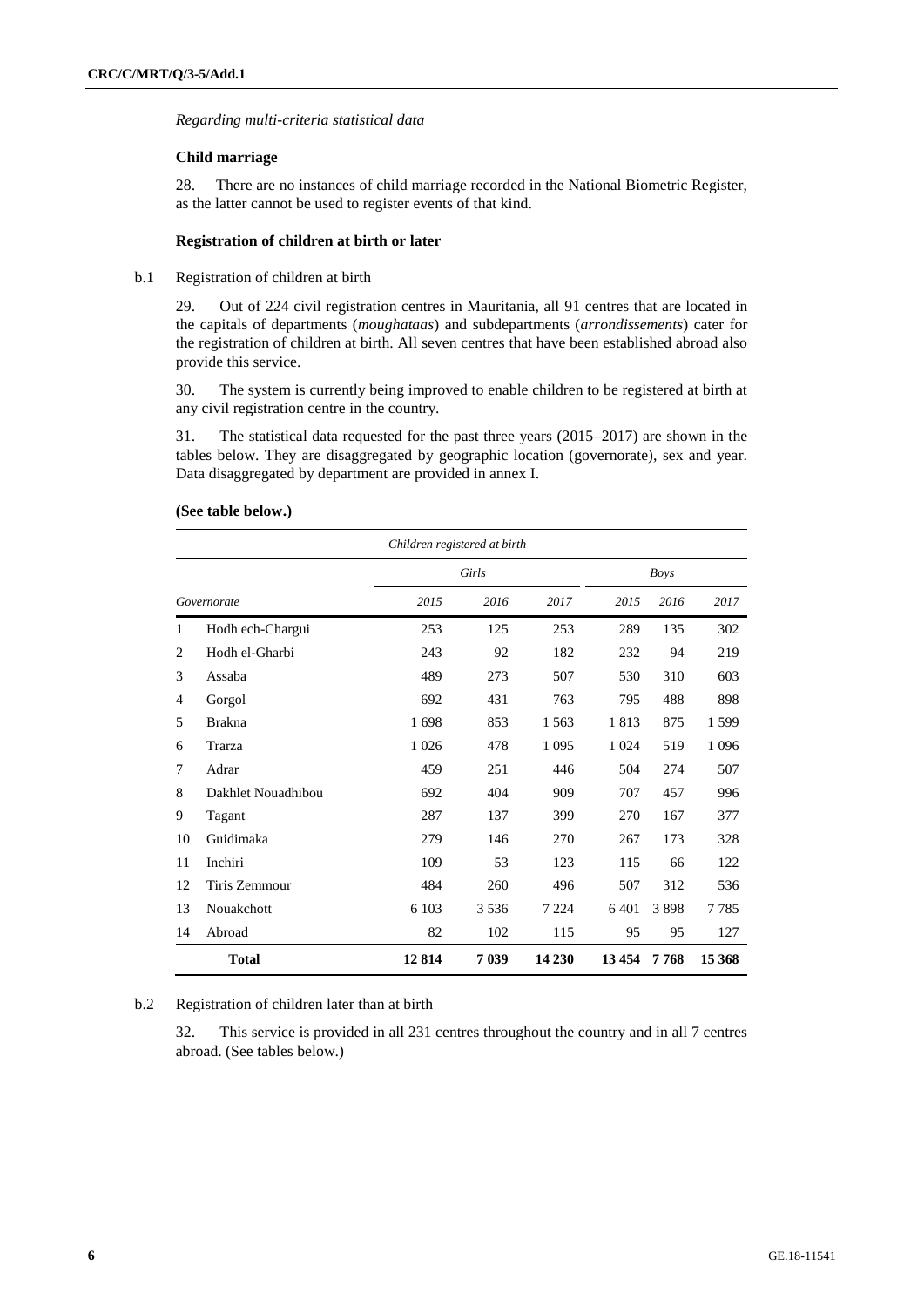|    | Children registered later than at birth |                       |                      |                       |                       |                      |                       |
|----|-----------------------------------------|-----------------------|----------------------|-----------------------|-----------------------|----------------------|-----------------------|
|    |                                         |                       | Year 2015            |                       |                       |                      |                       |
|    |                                         |                       | Girls                |                       |                       | <b>Boys</b>          |                       |
|    |                                         | Preschool-age         |                      | School-age            | Preschool-age         |                      | School-age            |
|    | Governorate                             | Up to $1$<br>year old | $1 - 6$<br>years old | $6 - 18$<br>years old | Up to $1$<br>year old | $1 - 6$<br>vears old | $6 - 18$<br>vears old |
| 1  | Hodh ech-Chargui                        | 189                   | 487                  | 571                   | 223                   | 496                  | 707                   |
| 2  | Hodh el-Gharbi                          | 300                   | 897                  | 1 671                 | 295                   | 980                  | 1679                  |
| 3  | Assaba                                  | 597                   | 2082                 | 3 4 6 5               | 698                   | 2 2 8 0              | 3735                  |
| 4  | Gorgol                                  | 512                   | 1791                 | 3 2 0 4               | 598                   | 1926                 | 3 4 9 4               |
| 5  | <b>Brakna</b>                           | 733                   | 2 0 0 1              | 2 3 6 3               | 807                   | 2 0 6 8              | 2454                  |
| 6  | Trarza                                  | 919                   | 2 2 5 7              | 2 2 8 6               | 998                   | 2 3 2 6              | 2 400                 |
| 7  | Adrar                                   | 190                   | 338                  | 306                   | 193                   | 314                  | 347                   |
| 8  | Dakhlet Nouadhibou                      | 229                   | 453                  | 372                   | 220                   | 452                  | 357                   |
| 9  | Tagant                                  | 154                   | 279                  | 333                   | 167                   | 280                  | 336                   |
| 10 | Guidimaka                               | 285                   | 1 1 3 4              | 2 2 2 0               | 331                   | 1 2 8 9              | 2455                  |
| 11 | Inchiri                                 | 24                    | 96                   | 82                    | 32                    | 68                   | 112                   |
| 12 | Tiris Zemmour                           | 99                    | 265                  | 215                   | 109                   | 270                  | 209                   |
| 13 | Nouakchott                              | 2 2 0 8               | 5 7 3 3              | 7 2 7 8               | 2428                  | 6 0 37               | 7515                  |
| 14 | Abroad                                  | 129                   | 272                  | 356                   | 130                   | 309                  | 389                   |
|    | <b>Total</b>                            | 6568                  | 18 085               | 24722                 | 7 2 2 9               | 19 095               | 26 189                |

|    |                    |                       |                      | Children registered later than at birth |                       |                      |                       |
|----|--------------------|-----------------------|----------------------|-----------------------------------------|-----------------------|----------------------|-----------------------|
|    |                    |                       | Year 2016            |                                         |                       |                      |                       |
|    |                    |                       | Girls                |                                         |                       | <b>Boys</b>          |                       |
|    |                    | Preschool-age         |                      | School-age                              | Preschool-age         |                      | School-age            |
|    | Governorate        | Up to $1$<br>vear old | $1 - 6$<br>vears old | $6 - 18$<br>years old                   | Up to $1$<br>vear old | $1 - 6$<br>years old | $6 - 18$<br>years old |
| 1  | Hodh ech-Chargui   | 102                   | 330                  | 380                                     | 138                   | 365                  | 424                   |
| 2  | Hodh el-Gharbi     | 118                   | 285                  | 448                                     | 133                   | 369                  | 457                   |
| 3  | Assaba             | 259                   | 854                  | 1 5 2 3                                 | 261                   | 872                  | 1.547                 |
| 4  | Gorgol             | 239                   | 738                  | 1 2 9 7                                 | 295                   | 827                  | 1 3 3 9               |
| 5  | <b>Brakna</b>      | 332                   | 613                  | 749                                     | 343                   | 643                  | 742                   |
| 6  | Trarza             | 322                   | 649                  | 760                                     | 318                   | 635                  | 781                   |
| 7  | Adrar              | 79                    | 148                  | 118                                     | 98                    | 163                  | 140                   |
| 8  | Dakhlet Nouadhibou | 136                   | 246                  | 245                                     | 141                   | 242                  | 238                   |
| 9  | Tagant             | 69                    | 119                  | 121                                     | 62                    | 131                  | 137                   |
| 10 | Guidimaka          | 100                   | 405                  | 913                                     | 118                   | 437                  | 1 0 6 3               |
| 11 | Inchiri            | 17                    | 32                   | 15                                      | 17                    | 25                   | 33                    |
| 12 | Tiris Zemmour      | 67                    | 189                  | 168                                     | 85                    | 165                  | 182                   |
| 13 | Nouakchott         | 1 0 1 7               | 2420                 | 3512                                    | 1 0 8 5               | 2450                 | 3 5 5 4               |
| 14 | Abroad             | 88                    | 124                  | 169                                     | 79                    | 139                  | 151                   |
|    | <b>Total</b>       | 2945                  | 7152                 | 10418                                   | 3 1 7 3               | 7463                 | 10788                 |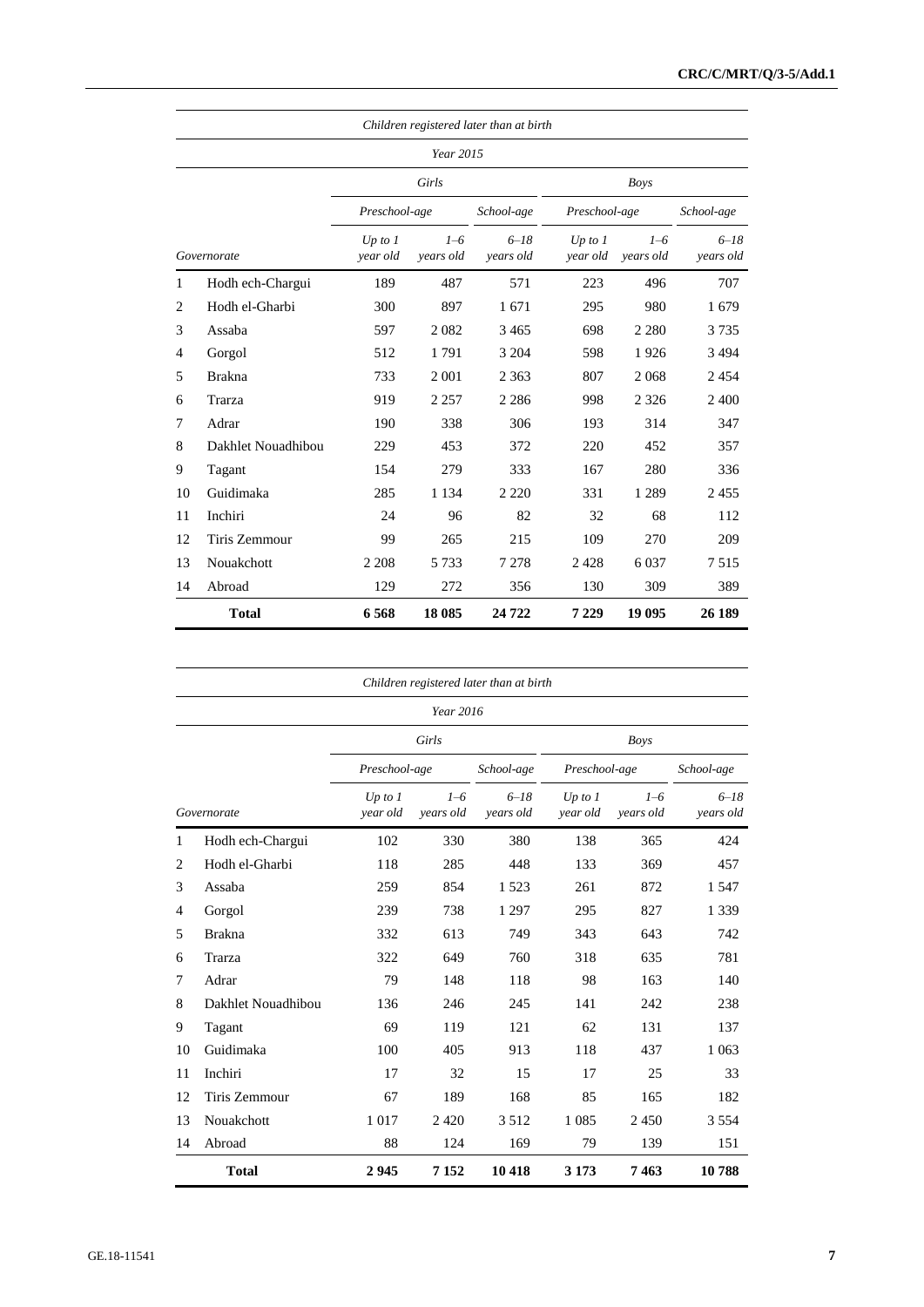|    | Children registered later than at birth |                       |                      |                       |                       |                      |                       |
|----|-----------------------------------------|-----------------------|----------------------|-----------------------|-----------------------|----------------------|-----------------------|
|    |                                         |                       | Year 2017            |                       |                       |                      |                       |
|    |                                         |                       | Girls                |                       |                       | <b>Boys</b>          |                       |
|    |                                         | Preschool-age         |                      | School-age            | Preschool-age         |                      | School-age            |
|    | Governorate                             | Up to $1$<br>year old | $1 - 6$<br>years old | $6 - 18$<br>years old | Up to $1$<br>year old | $1 - 6$<br>years old | $6 - 18$<br>years old |
| 1  | Hodh ech-Chargui                        | 248                   | 840                  | 990                   | 265                   | 919                  | 1 1 2 0               |
| 2  | Hodh el-Gharbi                          | 234                   | 702                  | 863                   | 260                   | 790                  | 936                   |
| 3  | Assaba                                  | 441                   | 1469                 | 2 2 0 9               | 539                   | 1630                 | 2.543                 |
| 4  | Gorgol                                  | 309                   | 1017                 | 1582                  | 383                   | 975                  | 1614                  |
| 5  | <b>Brakna</b>                           | 642                   | 1016                 | 1017                  | 721                   | 962                  | 1 0 6 1               |
| 6  | Trarza                                  | 649                   | 1 4 0 9              | 1 1 8 2               | 663                   | 1461                 | 1 306                 |
| 7  | Adrar                                   | 177                   | 284                  | 185                   | 193                   | 295                  | 198                   |
| 8  | Dakhlet Nouadhibou                      | 250                   | 652                  | 582                   | 260                   | 639                  | 616                   |
| 9  | Tagant                                  | 177                   | 451                  | 320                   | 194                   | 404                  | 305                   |
| 10 | Guidimaka                               | 195                   | 653                  | 1 3 1 2               | 204                   | 785                  | 1516                  |
| 11 | Inchiri                                 | 27                    | 66                   | 70                    | 49                    | 86                   | 71                    |
| 12 | Tiris Zemmour                           | 108                   | 104                  | 89                    | 79                    | 131                  | 86                    |
| 13 | Nouakchott                              | 2006                  | 4855                 | 6487                  | 2 2 1 9               | 5 1 1 1              | 6855                  |
| 14 | Abroad                                  | 179                   | 327                  | 294                   | 193                   | 289                  | 310                   |
|    | <b>Total</b>                            | 5 642                 | 13845                | 17182                 | 6 2 2 2               | 14 477               | 18 537                |

*Regarding the impact of the reform of the civil registration system and the biometric system*

33. Before describing the impact of the latest reform of the civil registration system, involving the creation of the National Biometric Register, it is worth giving a brief overview of previous reforms in this area.

34. Upon gaining independence, Mauritania tried to establish a reliable civil registration system. To that end, responsibility for civil registration was entrusted first to the judiciary, then to the central Government and later to the district authorities.

35. This approach did not yield the desired results, so a more extensive reform was carried out in 1996. That reform was built on three pillars:

- The office of the Minister of State for civil registration
- The district authorities
- The National Identity Card Project

36. The office of the Minister of State for civil registration and the district authorities shared responsibility for issuing civil status certificates for events such as birth, marriage, divorce and death. Events were declared to the office of the Minister of State, which was staffed by a mix of retired officials from almost all sections of the civil service (teachers, police officers, military officers, public figures, imams and so on) who were not employed by the office sensu stricto. Certificates were issued by the office of the mayor.

37. After a decade, the office of the Minister of State was abolished and replaced by:

- The National Civil Registration Office
- The National Archives Centre

38. As regards the impact of the latest reform of the civil registration system, a simple analysis of the main reforms carried out before 2010, as described above, shows that: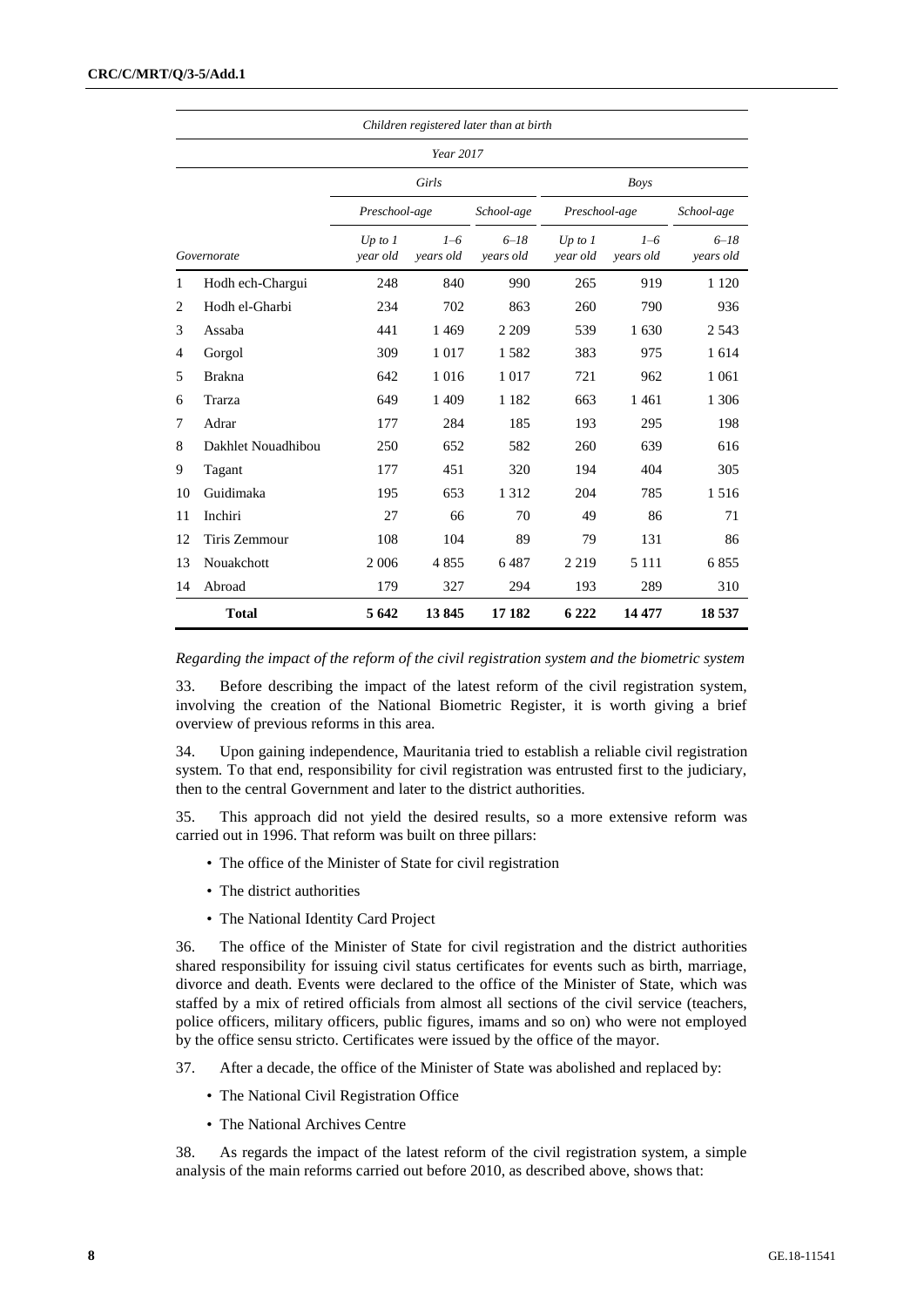- The civil registration portfolio was always entrusted, as a secondary responsibility, to institutions that lacked the necessary expertise.
- The significant number of reforms carried out in the first 50 years of the country's existence attest to a lack of experience, expertise and awareness in the field of civil registration.
- None of the reforms made were aimed at establishing a dedicated civil registration agency.

39. None of these reforms proved satisfactory. Instead, they created a chaotic situation in which:

- Information was fragmented and inconsistent, there being at least one database for every governorate capital.
- It was easy to commit identity theft.
- It was easy to purchase fake national documents.
- The civil status information given in documents held by a single person differed from one document to another.
- 40. This chaos was exacerbated by:
	- The large number of entities that handled personal data in order to issue either civil status certificates or national documents such as passports and national identity cards.
	- The fact that these entities operated in isolation from one another.

41. Overall, it would be fair to say that all the approaches adopted in the various reforms carried out up until 2010 resulted in failure of the civil registration system and the national document issuance system.

42. In order to address this situation, the current Government initiated a project on population registration and the provision of secure national documents, pursuant to the 2009 election manifesto of the President of the Republic, Mr. Mohamed Ould Abdel Aziz, in which His Excellency committed to establishing a modern and reliable civil registration system.

- 43. This project had three main objectives:
	- Preserving identities and strengthening national unity by registering citizens, residents and visitors and providing secure national documents.
	- Maintaining internal and external security by controlling and managing migratory flows and by combating terrorism and trafficking.
	- Bringing government services closer to the people by setting up one-stop shops for civil registration and the request and issuance of documents, both within the country and abroad.

44. In order to put an end to the chaos apparent in the fields of civil registration and national document issuance and thus ensure the success of the project mentioned above, the Government decided to explore ways to remedy the weaknesses and shortcomings of the earlier reforms.

**7. With reference to the Committee's previous recommendations (CRC/C/MRT/CO/2, para. 41), please provide detailed information on the progress made by the State party towards revising its Criminal Code to explicitly prohibit corporal punishment by law and enforce the prohibition in all settings, including in the family, schools and alternative care settings.**

45. The National Assembly adopted the General Child Protection Code on 17 March 2018.

46. Articles 79 and 80 of the Code clearly prohibit corporal punishment: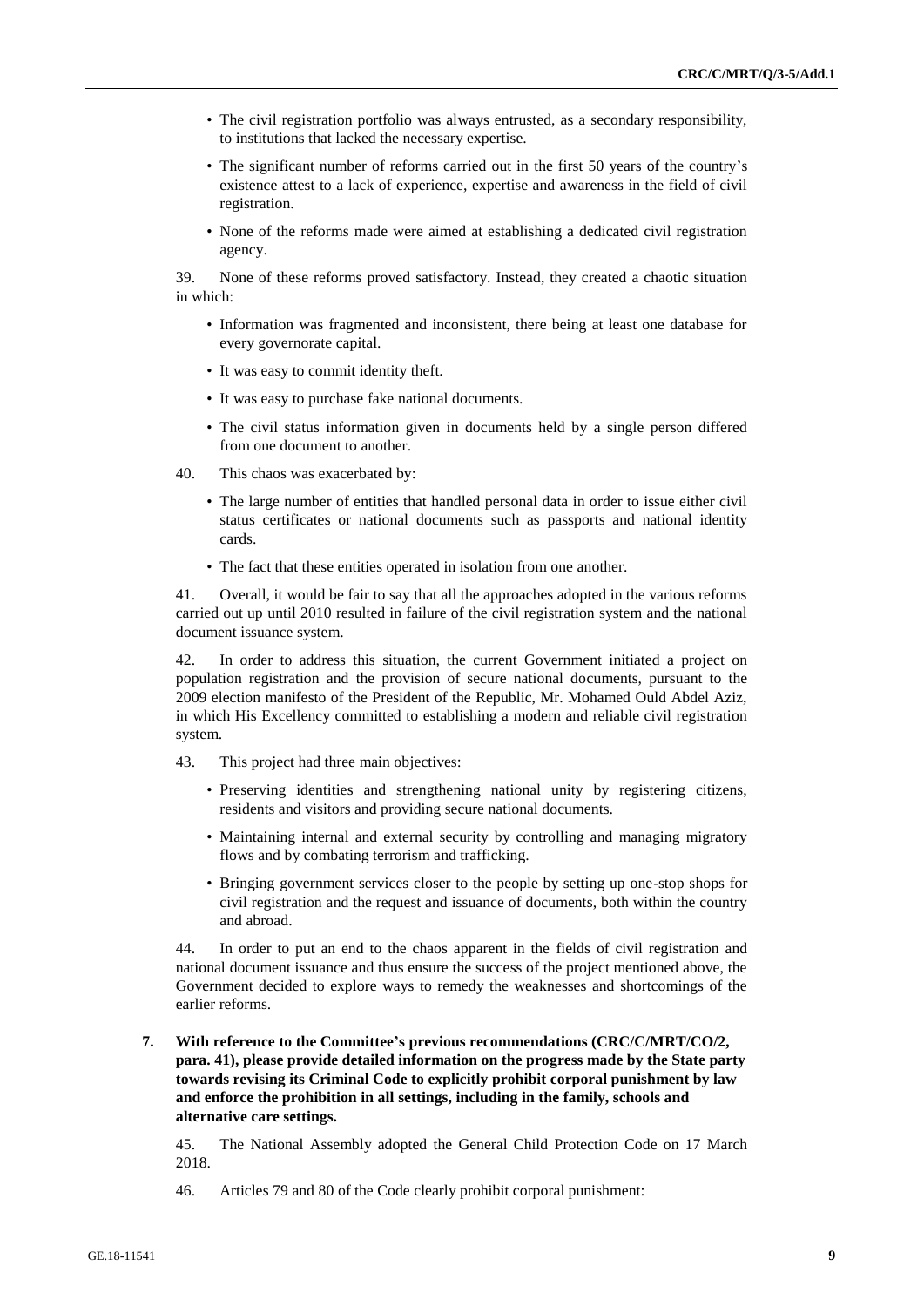Article 79: Definitions

Subjecting a child to "repeated ill-treatment" shall be considered to constitute torture or cruel, inhuman or degrading treatment.

For the purposes of the present Code, the term "torture" shall mean any act by which severe pain or suffering, whether physical or mental or emotional, is intentionally inflicted on a child by or at the instigation of or with the consent or acquiescence of a public official or other person acting in an official capacity, for such purposes as obtaining from the child or a third person information or a confession, punishing the child for an act that he or she or a third person has committed or is suspected of having committed, or intimidating or coercing the child or a third person, or for any reason based on discrimination of any kind.

The term "cruel, inhuman or degrading treatment" shall mean subjecting a child to acts of brutality that are likely to affect his or her mental equilibrium, repeated violations of his or her physical integrity or deprivation of food or liberty on a regular basis.

Acts that amount to cruel, inhuman or degrading treatment shall include harmful female circumcision and any other similar practices that are performed on girls, and negative customary, cultural and social practices that violate a child's physical integrity, health or dignity.

Article 80: Penalty

Any person who inflicts torture or cruel, inhuman or degrading treatment on a child shall incur the penalties set forth in the Code governing the judicial protection of children.

**8. With reference to the Committee's previous recommendations (CRC/C/MRT/CO/2, para. 80), please clarify whether sexual crimes, including rape, are clearly defined in legislation, including sharia. Please also indicate whether there is a mechanism for monitoring the number of cases and the extent of violence and abuse against children, in particular cases of sexual violence, and for receiving, following up and investigating complaints from or on behalf of child victims.** 

47. Sexual offences are not defined in the Criminal Code, the Code governing the judicial protection of children or the General Child Protection Code, but rather in the bill to criminalize gender-based violence, which defines rape, incest, sexual harassment, sexual touching and paedophilia. The bill will be adopted in the near future, providing the judiciary with an exhaustive legal instrument.

**9. With reference to the Committee's previous recommendations (CRC/C/MRT/CO/2, para. 62), please provide updated information on: (a) measures taken to enforce the law criminalizing female genital mutilation in all circumstances, and to prosecute perpetrators; (b) measures taken to prevent the practice of forced feeding (gavage); and (c) the impact of the national strategy and campaigns aimed at eliminating these harmful practices.**

48. Criminal justice policy and memorandums issued by the public prosecutor's office remind judges of the need to crack down on female genital mutilation.

49. The Ministry of Social Affairs, Children and the Family has dispatched caravans and organized campaigns to raise awareness and mobilize communities in governorates where female genital mutilation is particularly prevalent, in order to encourage people to give up practices that constitute gender-based violence, including female genital mutilation. This has yielded the following results:

• A total of 6 regional committees and 42 rural committees, made up of medical professionals, imams and community leaders, have been set up to combat female genital mutilation.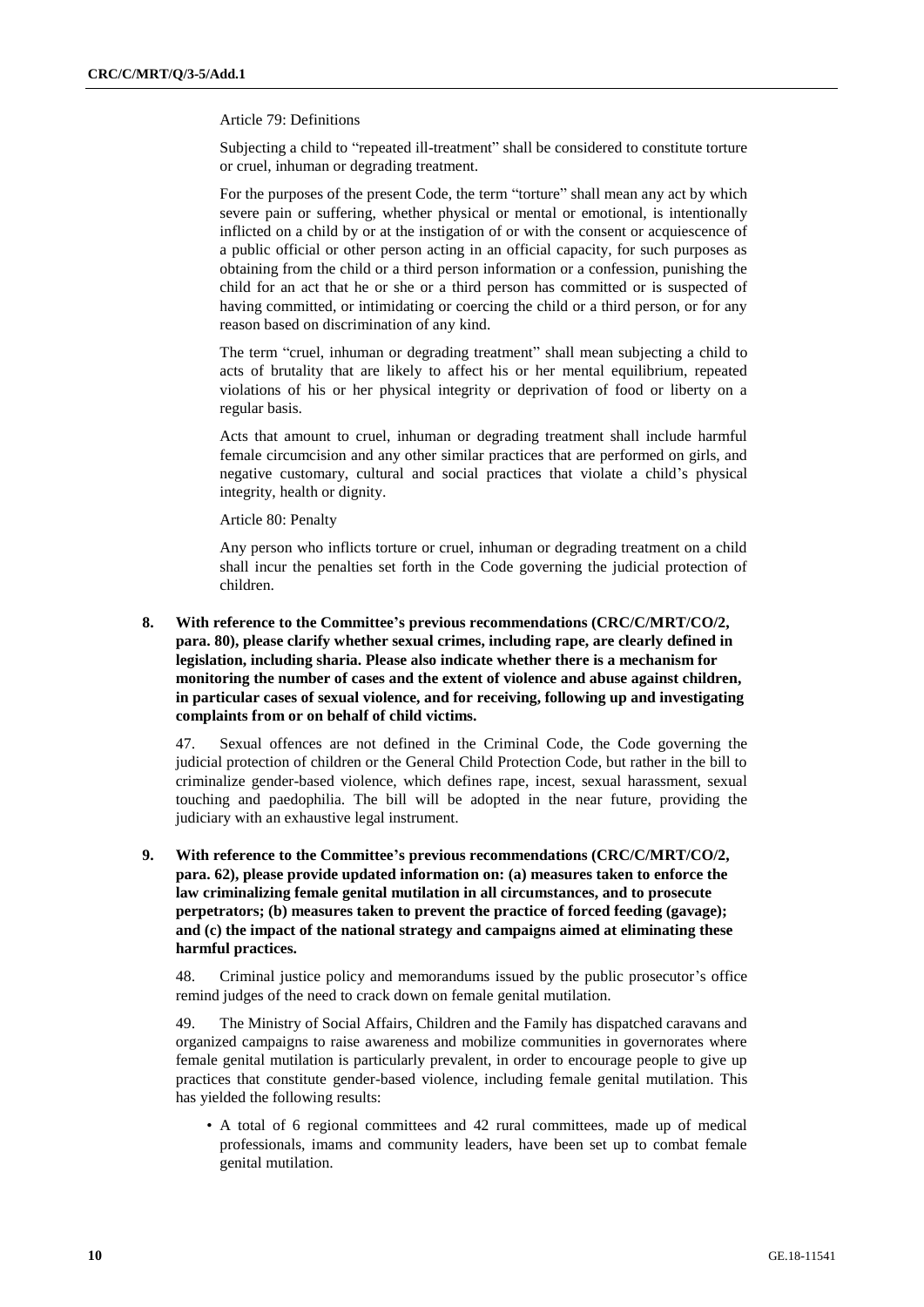- A total of 9 departments and 32 rural districts have agreed to end the practice of female genital mutilation as a result of the communication and awareness-raising activities carried out.
- Training on combating female genital mutilation has been provided.
- **10. Please provide more detailed information on the measures taken to improve the quality of education and school infrastructures, to eliminate all school fees and hidden costs, to increase the primary school completion rate and to develop school facilities. Please also provide detailed information on the measures taken to oversee the content of the curriculum taught in Qur'anic schools.**

50. Since 2009, the Government has made huge efforts to combat underdevelopment and its consequences, namely poverty and ignorance.

51. Bearing in mind that education plays a key role in stimulating sustainable development from within, the education authorities have identified three priorities, in accordance with the sectoral policy statement linked to the 2011–2020 ten-year programme, which was adopted by the Government in 2011:

- Improving the quality of primary and secondary education
- Increasing the availability of education opportunities
- Improving and strengthening the management and monitoring of the education system
- 52. The table below contains information on:

1. Measures taken to improve the quality of education and school infrastructures, to eliminate all school fees and hidden costs, to increase the primary school completion rate and to develop school facilities

2. Resources allocated over the past five years to improve the provision of basic services in the field of education, taking into account supply and demand

| Measures taken to improve quality                            | Action taken by the Department                                                                                                                                                                                                                                                                                                                       |
|--------------------------------------------------------------|------------------------------------------------------------------------------------------------------------------------------------------------------------------------------------------------------------------------------------------------------------------------------------------------------------------------------------------------------|
| Production and distribution of                               | • Opening of 80 kiosks                                                                                                                                                                                                                                                                                                                               |
| educational resources (school<br>textbooks, teaching guides, | Distribution of 782,000 textbooks<br>٠                                                                                                                                                                                                                                                                                                               |
| teaching aids)                                               | • Distribution of 463,880 exercise books for writing in<br>Arabic and French, 20,000 mathematics exercise books<br>for pupils in the third year of primary school, 172,544<br>mathematics exercise books for pupils in the fourth year<br>of primary school and 150,754 mathematics exercise<br>books for pupils in the fifth year of primary school |
|                                                              | • Purchase of 4,760 school kits for classrooms                                                                                                                                                                                                                                                                                                       |
|                                                              | • Purchase of 255,209 school kits for primary school<br>pupils                                                                                                                                                                                                                                                                                       |
|                                                              | • Purchase of 18,879 school kits for girls in lower<br>secondary school, distributed in the six regions that are<br>covered by the Global Partnership for Education<br>programme (Adrar, Tagant, Hodh ech-Chargui, Brakna,<br>Gorgol and Guidimaka)                                                                                                  |
| Improvement of initial teacher<br>training                   | Report on a study of classroom practices, showing the<br>٠<br>impact of contextual variables relating to the student,<br>the teacher and the organization of the class and the<br>school                                                                                                                                                             |
|                                                              | • Revision of curricula taught at primary school teacher<br>training colleges                                                                                                                                                                                                                                                                        |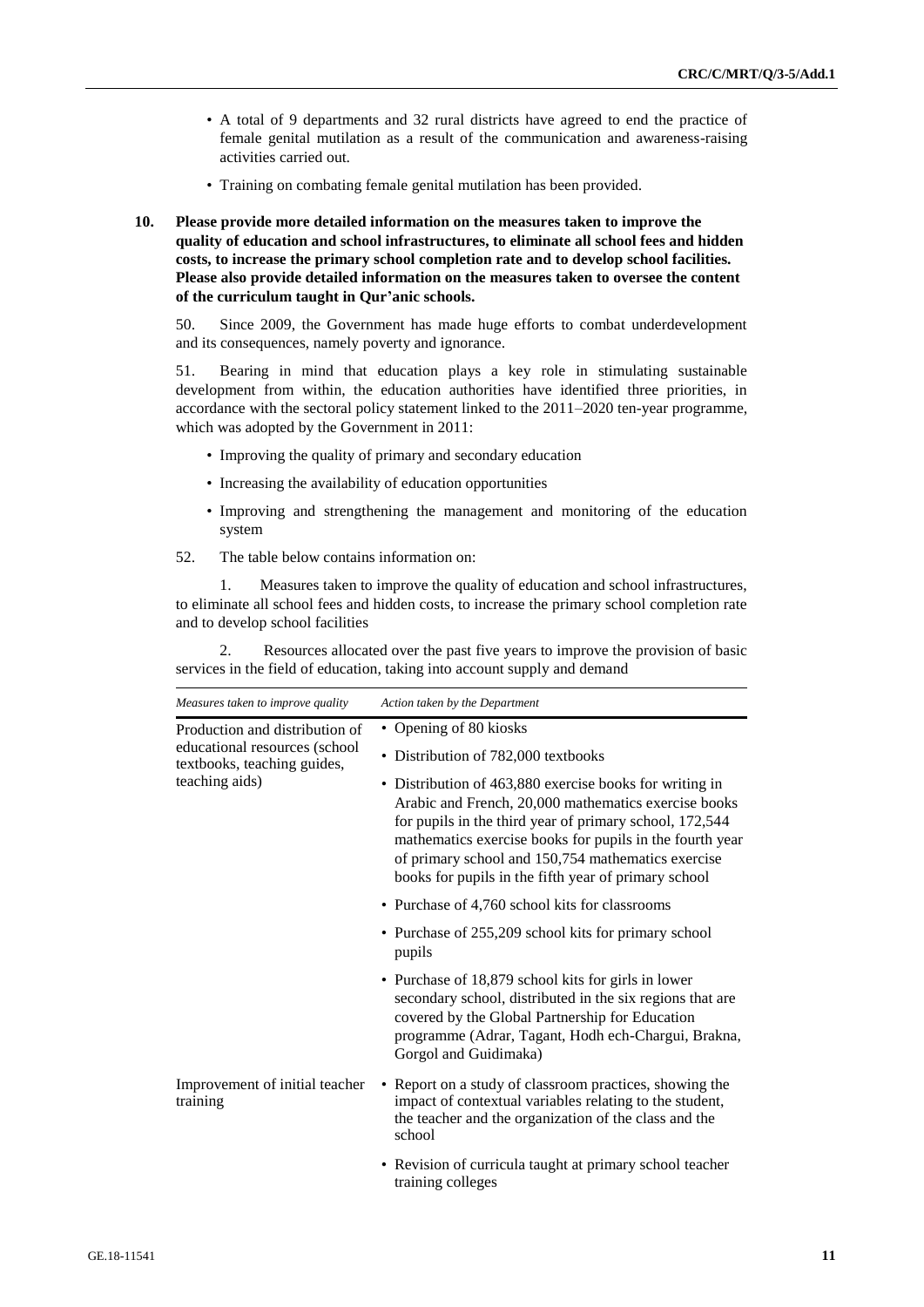| Measures taken to improve quality                                                         | Action taken by the Department                                                                                                                                                             |
|-------------------------------------------------------------------------------------------|--------------------------------------------------------------------------------------------------------------------------------------------------------------------------------------------|
|                                                                                           | • Evaluation of new trainees at all primary school<br>teacher training colleges (Nouakchott, Akjoujt, Kaédi<br>and Aioun) in 2016                                                          |
|                                                                                           | • Evaluation of second year trainees at the primary<br>school teacher training colleges in Aioun and<br>Nouakchott                                                                         |
|                                                                                           | • Training of 79 instructors at two primary school<br>teacher training colleges (Nouakchott and Aioun) on<br>the subject of evaluation                                                     |
| Improvement of science<br>teaching through the provision<br>of resources for experiments, | • Training of 101 instructors at the four primary school<br>teacher training colleges on curricula and the teaching<br>method that has been adopted (competency-based<br>approach)         |
|                                                                                           | • Support for initial language training for 1,323 trainees<br>at all four primary school teacher training colleges                                                                         |
|                                                                                           | • Training of 76 teachers at demonstration schools on<br>hosting trainee teachers                                                                                                          |
|                                                                                           | • Language refresher courses for 33 members of<br>managerial staff from the four primary school teacher<br>training colleges                                                               |
|                                                                                           | • Purchase of library resources for the primary school<br>teacher training colleges in Nouakchott and Aioun                                                                                |
|                                                                                           | • Provision of educational display boards to 2 schools                                                                                                                                     |
|                                                                                           | • Provision of chemicals to 10 schools                                                                                                                                                     |
| such as laboratories, laboratory<br>assistants, equipment and<br>materials                | • Provision of educational display boards and<br>equipment to the secondary school teacher training<br>college (4 boards and 1 set of free fall apparatus)                                 |
|                                                                                           | • Production of 15 educational display boards                                                                                                                                              |
|                                                                                           | • Mass production of 75 units                                                                                                                                                              |
|                                                                                           | • Packaging of chemicals for 12 schools                                                                                                                                                    |
|                                                                                           | • Repair and maintenance of 38 broken electrical<br>devices in secondary schools                                                                                                           |
|                                                                                           | • Design of new equipment prototypes (free fall<br>apparatus)                                                                                                                              |
|                                                                                           | • Organization of a two-month training course for 15<br>laboratory management students enrolled at the<br>secondary school teacher training college                                        |
|                                                                                           | • Organization of a one-month work placement in<br>school laboratories in Nouakchott for 15 laboratory<br>management students enrolled at the secondary school<br>teacher training college |
|                                                                                           | • Preparation of experiment worksheets in physical and<br>natural sciences                                                                                                                 |
|                                                                                           | • Supervision of 11 teachers of physics, chemistry and<br>natural sciences in schools with equipped laboratories<br>in Nouakchott                                                          |

• Organization of two visits to various laboratories in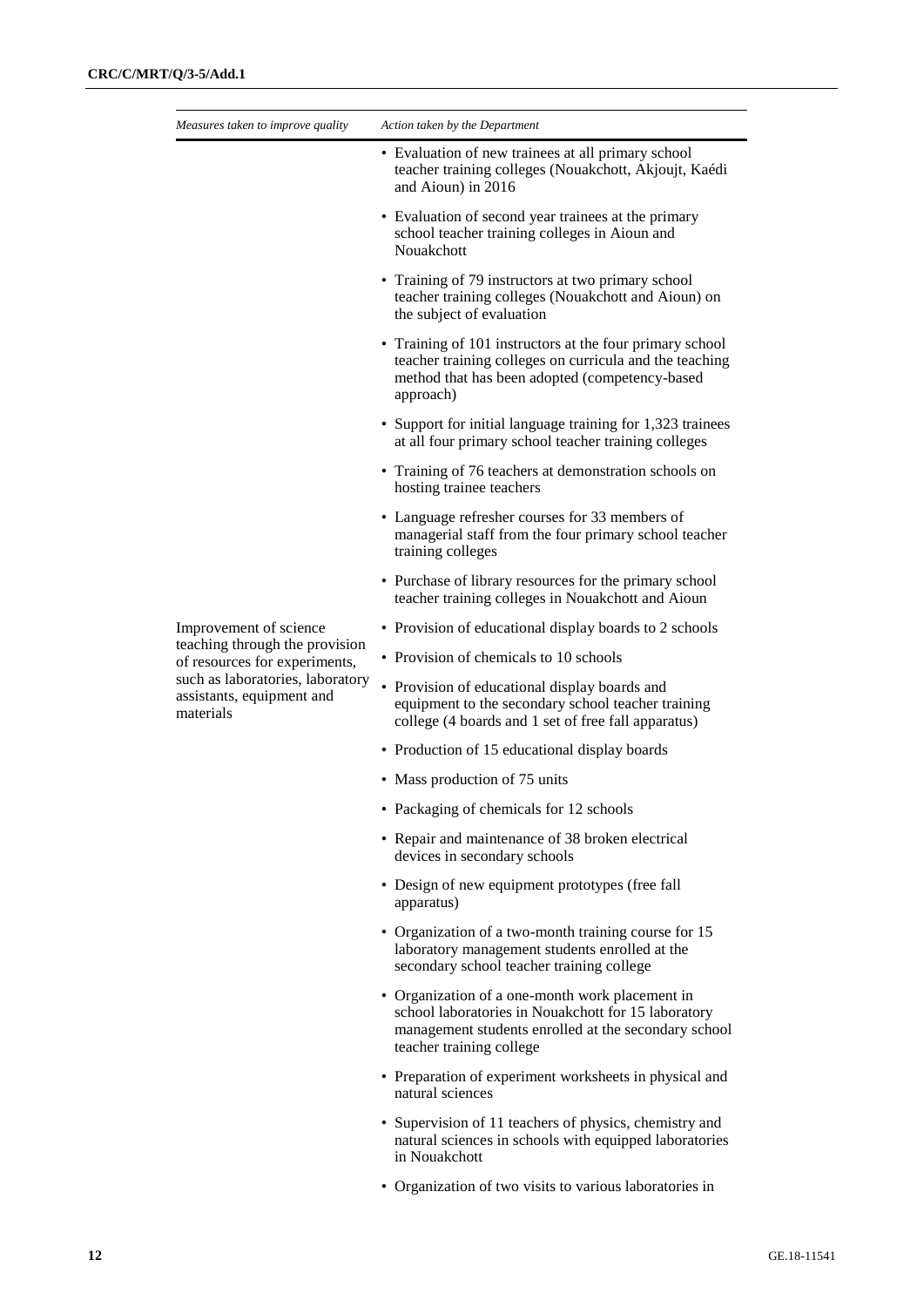| Measures taken to improve quality                                                       | Action taken by the Department                                                                                                                                                              |
|-----------------------------------------------------------------------------------------|---------------------------------------------------------------------------------------------------------------------------------------------------------------------------------------------|
|                                                                                         | Nouakchott                                                                                                                                                                                  |
|                                                                                         | • Promotion of a science culture through the<br>participation of more than 5,000 lower and upper<br>secondary school students in competitions (Olympiads<br>and problem-solving challenges) |
| Promotion of excellence                                                                 | • Opening of three new primary schools of excellence                                                                                                                                        |
| through the opening of upper<br>secondary schools of<br>excellence in all governorates  | • Opening of three upper secondary schools of<br>excellence in east Nouakchott, Guidimaka and Brakna                                                                                        |
|                                                                                         | • Creation of a database of schools of excellence                                                                                                                                           |
| Launch of a project targeting<br>priority education zones,                              | • Establishment of 19 academic success networks in<br>priority education zones                                                                                                              |
| designed to increase school<br>enrolment in problem areas                               | • Opening of 167 canteens in priority education zones                                                                                                                                       |
| such as adwaba                                                                          | • 493 school canteens received food baskets (89,495)<br>beneficiaries, of whom 46,679, equivalent to 51 per<br>cent, were girls)                                                            |
|                                                                                         | • Training on canteen management and school hygiene<br>for 300 school canteen managers (headteachers,<br>teachers and parents of students)                                                  |
|                                                                                         | • Preparation of a National School Food Policy and<br>adoption of the policy by the Council of Ministers in<br>November 2017                                                                |
| Establishment of pilot upper<br>secondary schools in all<br>governorates                | Opening of a pilot upper secondary school in Kaédi                                                                                                                                          |
| Increase in admission capacity                                                          | 409 primary schools                                                                                                                                                                         |
| through the building of primary<br>schools and local lower                              | 2 teacher training colleges                                                                                                                                                                 |
| secondary schools in rural<br>areas and the opening of school                           | 82 secondary schools                                                                                                                                                                        |
| canteens                                                                                | 1,238 classrooms                                                                                                                                                                            |
|                                                                                         | 169 latrines                                                                                                                                                                                |
|                                                                                         | 1,600 renovation measures                                                                                                                                                                   |
| Improvement of the school<br>environment through the                                    | • Improvement of school surveillance and security in<br>the various departments of the regions of Nouakchott                                                                                |
| provision of access to water<br>and electricity and the<br>revitalization of sanitation | • Provision of water and sanitation services to 45<br>schools in Hodh ech-Chargui                                                                                                           |
| facilities in schools                                                                   | • Construction of water and sanitation infrastructure in<br>61 schools in Brakna                                                                                                            |
|                                                                                         | • Follow-up mission to assess the sustainability of water<br>and sanitation infrastructure in 20 schools in Assaba                                                                          |
|                                                                                         | • Training and awareness-raising for headteachers and<br>presidents of parents' associations in 20 schools in                                                                               |
|                                                                                         | Assaba                                                                                                                                                                                      |

• Launch of a campaign to combat drug use in school settings, in collaboration with the Association of Mayors of Mauritania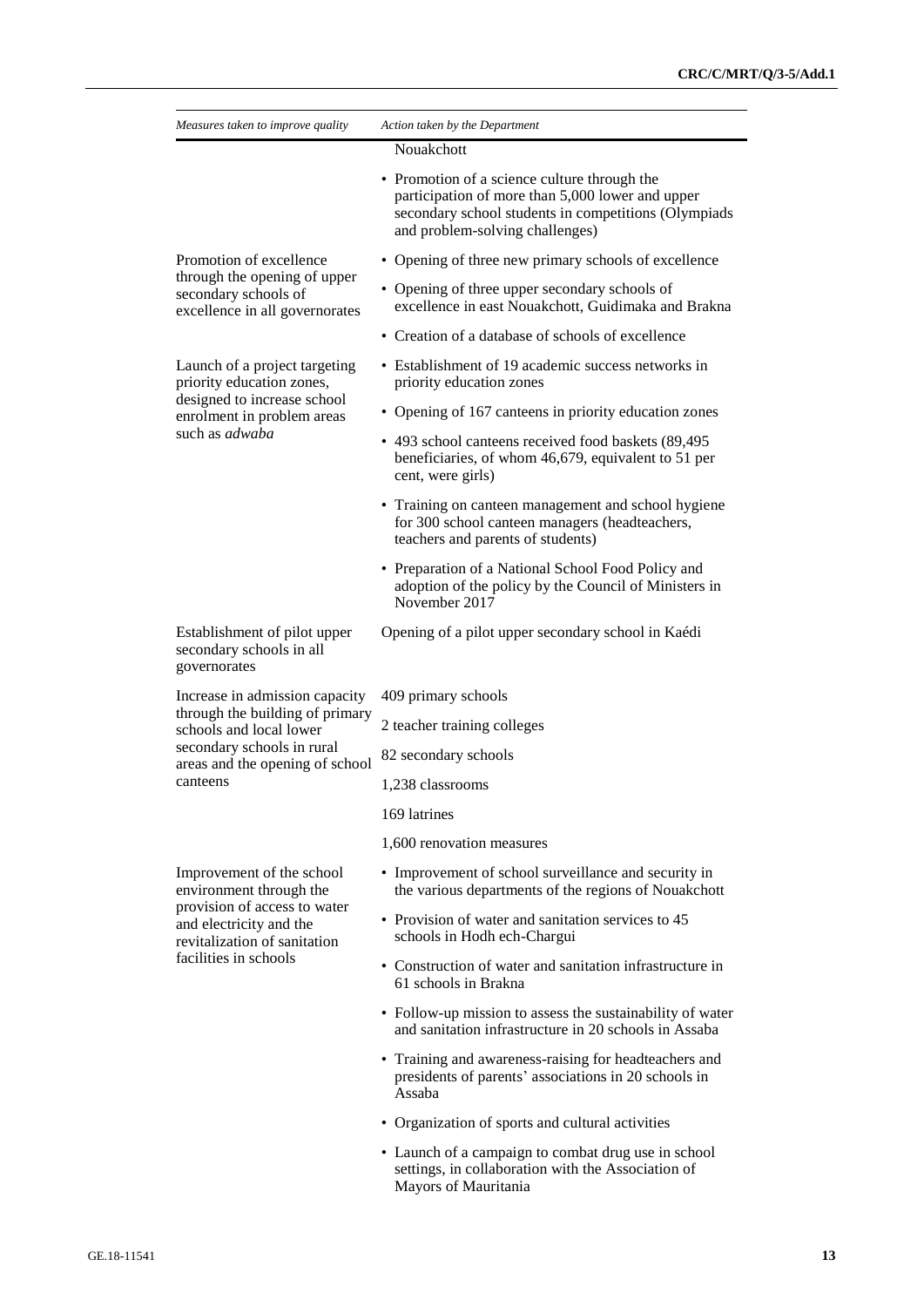| Measures taken to improve quality                                                                                 | Action taken by the Department                                                                                                               |                       |  |
|-------------------------------------------------------------------------------------------------------------------|----------------------------------------------------------------------------------------------------------------------------------------------|-----------------------|--|
| Introduction of an education<br>management information<br>system, school mapping and an                           | • Location and preparation of premises to host the data<br>centre for the education management information<br>system                         |                       |  |
| effective monitoring and<br>evaluation system                                                                     | • Establishment of four centres with a view to<br>redeploying inspectors in order to decentralize<br>secondary education inspection services |                       |  |
| Strengthening of institutional<br>management and measures to                                                      | • Review and revision of primary and upper and lower<br>secondary school curricula                                                           |                       |  |
| increase the relevance and<br>effectiveness of reforms                                                            | • Establishment of a task force to determine the main<br>thrusts of the planned reforms:                                                     |                       |  |
|                                                                                                                   | • Teacher training and professionalization                                                                                                   |                       |  |
|                                                                                                                   | • Access to inclusive and equitable quality education for<br>all                                                                             |                       |  |
|                                                                                                                   | • Promotion of science teaching                                                                                                              |                       |  |
| Introduction of participatory<br>management through the<br>establishment of school<br>management committees       | • Establishment of a task force to define the terms of<br>reference of school management committees                                          |                       |  |
| Budget of the Ministry of<br>National Education under the<br>overall State budget (billions of<br>ouguiyas (MRU)) | 36.4 in 2009                                                                                                                                 | 47.4 in 2018          |  |
| Current expenditure on<br>education as a percentage of<br>current State expenditure,<br>excluding debt            | 20 per cent in 2009                                                                                                                          | 21 per cent in 2018   |  |
| Current expenditure on<br>education as a percentage of<br>gross domestic product                                  | 3.6 per cent in 2009                                                                                                                         | 4.01 per cent in 2018 |  |

## **11. Please inform the Committee of measures taken to eliminate the exploitation of children, in particular in agricultural work and the worst forms of child labour, including domestic work, begging and slavery-like practices. Please also indicate the measures taken to protect the children concerned, in particular Haratine children and children with disabilities.**

53. Child labour is a national concern; the Government is determined to address this serious problem, which is a threat to the country's future.

54. Conscious of the gravity of the issue, the Government has demonstrated its resolve firstly by ratifying the main international conventions on child labour (the International Labour Organization (ILO) Minimum Age Convention, 1973 (No. 138) and the ILO Worst Forms of Child Labour Convention, 1999 (No. 182)) and then by drawing up a National Action Plan for the Elimination of Child Labour.

55. The National Action Plan is designed to help to eradicate all forms of child labour, especially the worst forms, over the period 2015–2020, with a particular focus on the agricultural sector, the domestic services sector (which is the subject of specific regulations), begging (which has been addressed through a dedicated programme) and any other form of labour discrimination on grounds of race, ethnicity or disability.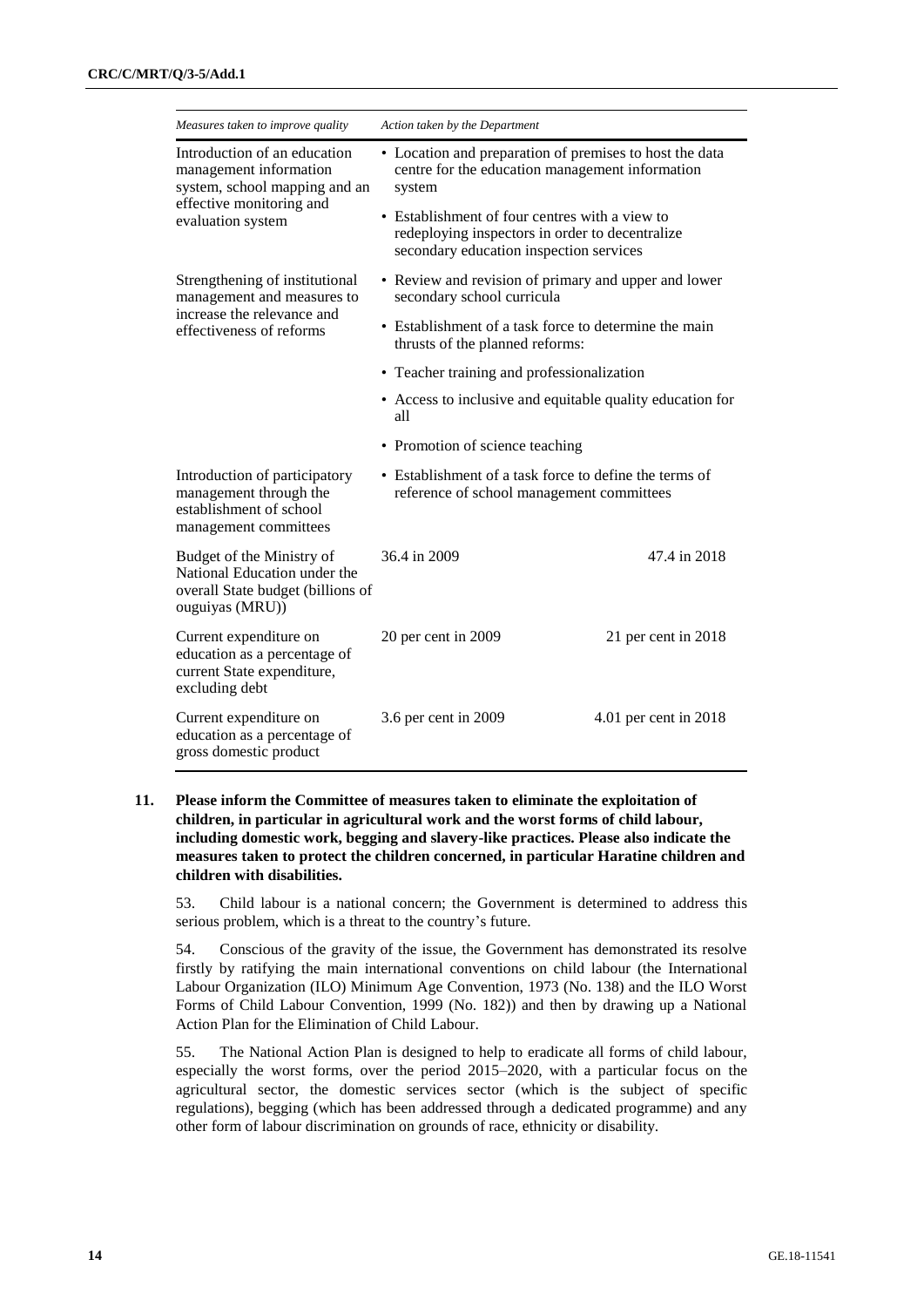56. The Plan constitutes the Government's strategic framework for the eradication of child labour by 2020.

**12. With regard to the minimum age of criminal responsibility, please indicate whether children aged 7 years and above can be charged under national legislation, including antiterrorism legislation. Please also provide information on measures taken to ensure that children whose age cannot be determined are not treated as adults and that children are held in detention only as a last resort, and separately from adults.** 

57. The law establishes 15 years old as the minimum age of criminal responsibility. At the age of 7 years old, children are considered to lack responsibility and cannot be accused of ordinary law offences nor, by extension, of terrorist acts.

58. Protective measures are ordered in respect of children under 15 years old who commit offences.

## **Part II**

- **13. The Committee invites the State party to provide a brief update (no more than three pages) on the information presented in its report with regard to:**
	- **(a) New bills or laws, and their respective regulations;**
	- **(b) New institutions (and their mandates) or institutional reforms;**

**(c) Recently introduced policies, programmes and action plans, and their scope and financing;**

#### **(d) Recent ratifications of human rights instruments.**

*(a) Adoption of the law criminalizing discrimination*

59. This new law covers all forms of discrimination. It contains a definition of discrimination that fully incorporates the definition established in the International Convention on the Elimination of All Forms of Racial Discrimination and transposes the Convention's provisions into national law.

60. The General Child Protection Code, which prohibits and establishes penalties for female genital mutilation, has been adopted.

61. The constitutional reform of 2017 reaffirmed the human rights established in the constitutional preamble, which states that: "The Mauritanian people, fortified by their spiritual values and the development of their civilization, solemnly proclaim their attachment to Islam and to the principles of democracy, as defined by the Universal Declaration of Human Rights of 10 December 1948 and the African Charter on Human and Peoples' Rights of 28 June 1981 and by the other international conventions to which Mauritania is a party."

*(b) New institutions (and their mandates) or institutional reforms*

62. The National Council for Children was established.

63. The High Council for Fatwas and Administrative Appeals was strengthened by virtue of the recent constitutional reforms, through which the High Council subsumed the former Islamic High Council.

64. The National Human Rights Commission was reformed through the adoption of a bill modifying and replacing certain provisions of Act No. 2010-031 of 20 July 2010, pursuant to which the Commission was established. The reforms were intended to consolidate the Commission's autonomy and expertise and to increase the professionalism with which it carries out its duties, in keeping with the democratization of the State and society.

65. The new law modifies, supplements and replaces provisions of articles 6, 9, 11, 12, 16 and 17 in order to ensure the implementation of international human rights commitments,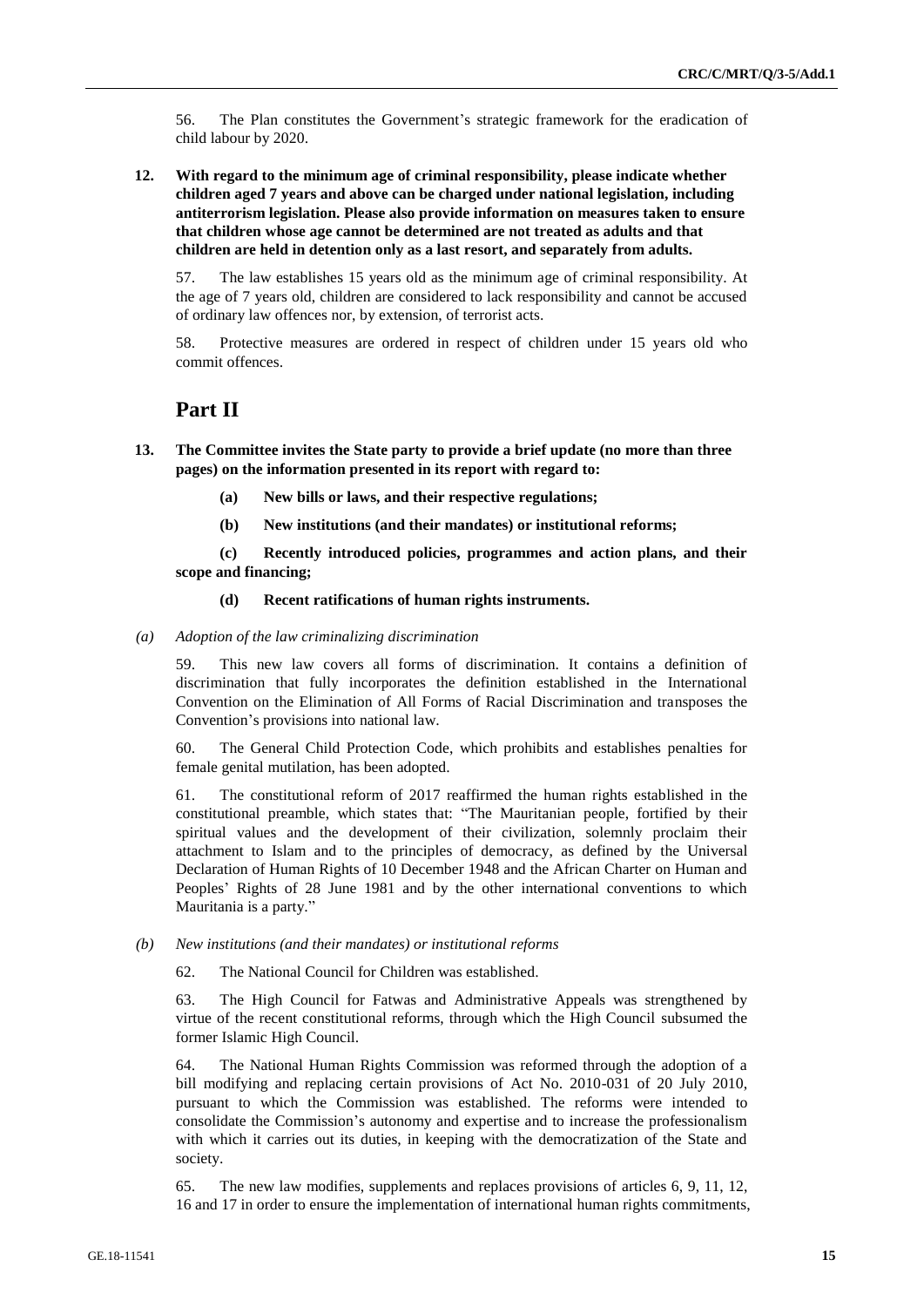particularly the recommendations of the Subcommittee on Accreditation of the Global Alliance of National Human Rights Institutions. It allows for due account to be taken of such recommendations with a view to consolidating the professionalism, competency and pluralism of the Commission's membership and to meeting the other requirements of the Paris Principles relating to the status of national institutions for the promotion and protection of human rights.

*(c) Recently introduced policies, programmes and action plans, and their scope and financing*

66. The National Action Plan for the Elimination of Child Labour was adopted on 14 May 2015 and has been given a budget of 5 billion ouguiyas covering a period of four years. The National Action Plan is already being implemented and some targeted activities have already taken place.

- *(d) Recent ratifications of human rights instruments*
	- 67. The Arab Charter on Human Rights has been ratified.

## **Part III**

## **Data, statistics and other information, if available**

**14. Please provide consolidated information for the past three years on the budget lines allocated to the children's and social sectors, indicating the percentage of the total national budget and of the gross national product that each budget line represents. Please also provide information on the geographic allocation of these resources.**

68. The concept of a budget line for social protection is a relatively new one and its scope is not yet clear. The analysis given in this report is therefore limited to budget appropriations allocated to social sectors that are earmarked for advancing the rights of children and women. A drop in the value of raw materials over the past few years has naturally had a negative impact on the country's finances, including the budgets of the Ministry of Health, the Ministry of National Education, the Ministry of Engineering and Sanitation, the Ministry of Islamic Affairs and Traditional Teaching, and the Ministry of Social Affairs, Children and the Family, which oversees social affairs in the broad sense. These five ministries, which run the country's essential social services, have been allocated 16 per cent of the State budget, equivalent to 22.69 billion ouguiyas (MRU) over a period of three years. Essential social services are also provided by other major stakeholders, including the Tadamoun National Agency for the Eradication of the Vestiges of Slavery, Social Integration and Poverty Alleviation and the Ministry of Housing, Urban Development and Land Management.

| Ministries/institutions                                               | 2015 | 2016 | 2017 |
|-----------------------------------------------------------------------|------|------|------|
| Ministry of National Education                                        | 43.7 | 45.6 | 47.4 |
| Ministry of Health                                                    | 20.7 | 20.5 | 21   |
| Ministry of Engineering and Sanitation                                | 4.1  | 4.3  | 3.7  |
| Ministry of Social Affairs, Children and the Family                   | 2.4  | 2.5  | 2.4  |
| Ministry of Islamic Affairs and Traditional Teaching                  | 3.3  | 3.2  | 2.1  |
| Total essential social services                                       | 74.2 | 76.1 | 76.6 |
| Percentage of the State budget allocated to essential social services | 15   | 15   | 16   |

**The five ministries' budgets over the past three years are shown in the following table:**

*Source: Étude relative à l'Analyse des allocations budgétaires allouées aux secteurs sociaux destinées à la réalisation des droits de l'enfant et de la femme 2013 à 2017* (UNICEF 2018).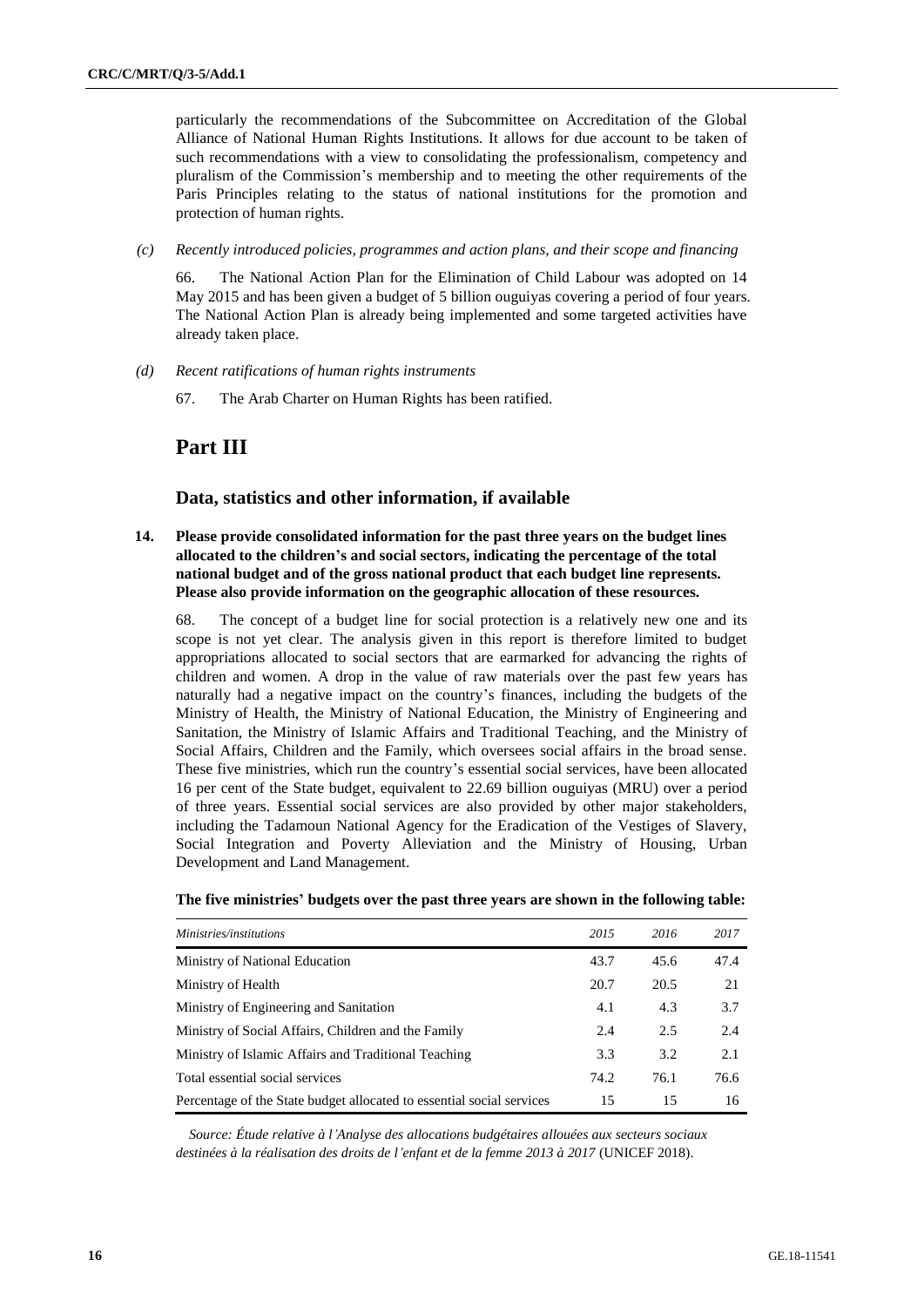69. The Government's activities have been focused on child protection and the welfare of the Mauritanian family as a whole, within a framework of harmonious social development.

70. Several activities have focused on types of education and childcare — specifically, the organization and equipping of preschool institutions; the training of preschool teachers; the child protection system; nutritional, sanitary and psychosocial care for children; and increasing human resources in a number of the sector's skills areas in the sector.

71. The National Council for Children was restructured in 2017 and became operational in 2018. It assists the Ministry responsible for children's affairs in the coordination, preparation, implementation, monitoring and evaluation of policies, strategies and programmes relating to children's affairs throughout the country.

## **15. Please provide further information on the resources allocated over the past three years to:**

**(a) Increase the percentage of children registered at birth or registered retroactively;**

**(b) Reduce the disparities between rural and urban areas with regard to access to basic health services;**

**(c) Improve the delivery of basic services, including health services, access to drinking water, sanitation and protection, for children in school settings;**

**(d) Implement the National Child Protection Strategy.**

72. The total annual budget allocated to children's affairs by the Ministry of Social Affairs, Children and the Family is more than 50 million ouguiyas (MRU).

| <b>Budget (millions of MRU)</b>                                                  | 2015  | 2016  | 2017  |
|----------------------------------------------------------------------------------|-------|-------|-------|
| Children's Affairs Directorate                                                   | 0.86  | 0.86  | 0.76  |
| Preschool Teacher Training Centre                                                | 11.85 | 11.85 | 11.67 |
| Centre for the Protection and Social Integration of Children                     | 11.19 | 12.2  | 13.15 |
| Centre for the Education and Social Advancement of Children<br>with Disabilities | 6.0   | 6.0   | 6.46  |
| <b>National Nutrition Programme</b>                                              | 6.5   | 6.5   | 6.5   |
| Cash transfers for children with multiple disabilities                           |       | 2.94  | 3.0   |

73. Investments in construction and the salaries of social workers, preschool teachers and other personnel are not included in the budget shown above.

74. Human resources in this area consist of State social workers and civil society actors.

## **16. Please provide, if available, updated statistical data for the past three years, disaggregated by age, sex, ethnic origin, national origin, geographic location and socioeconomic status, on:**

**(a) Child marriages;**

**(b) Children who are registered at birth or at a later time, particularly in rural areas;** 

**(c) Pregnancies and cases of maternal mortality among young and teenage girls;**

**(d) The number of cases of abuse and violence against children, including in the form of corporal punishment, with additional information on the type of assistance offered to child victims and the follow-up given to such cases, including prosecutions of perpetrators and sentences imposed;**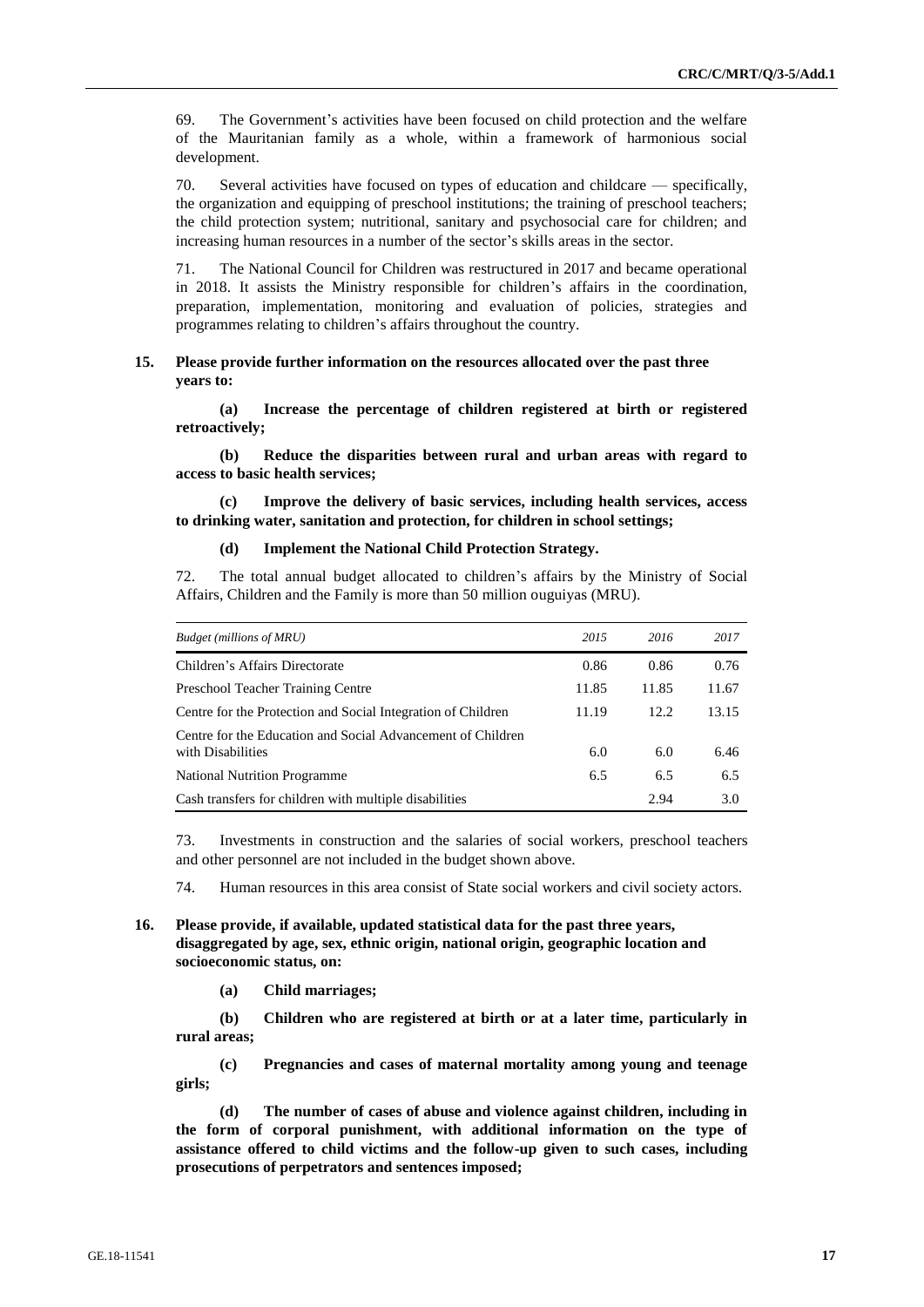**(e) Prosecutions of cases of sexual violence and rape involving children and the outcomes thereof, including the penalties imposed on perpetrators and the reparations afforded to victims;**

**(f) The number of cases of female genital mutilation, indicating the followup given to such cases, the sentences imposed on perpetrators and the reparations and compensation afforded to victims;**

**(g) The number of practitioners of female genital mutilation who have been offered State support to help them to find alternative sources of income;**

**(h) Children who are subjected to forced feeding (gavage);**

**(i) The number of children recruited by armed groups, particularly children who are asylum seekers or refugees.** 

*Children's health rights indicators* Registration *Birth registration* Percentage of children under 5 years old whose birth registration was delayed 65.6 Access to basic services *Access to health care*  Health coverage within a 5-kilometre radius 83 Percentage of children aged between 12 and 23 months who received the BCG vaccine before their first birthday 83 *Access to drinking water*  Percentage of household members using improved drinking water sources 62 *Access to sanitation* Percentage of households with soap and other cleaning products 46.5 Adolescent health\* *Pregnancies and maternal mortality among young and teenage girls*  Maternal mortality rate 582 per 100,000 No data disaggregated by age *Fertility rate among teenage girls* Fertility rate of women aged between 15 and 19 84 *Marriage before the age of 15*  Percentage of women aged between 15 and 49 married before the age of 15 15.6 *Marriage before the age of 18*  Percentage of women aged between 20 and 49 married before the age of 18 35.2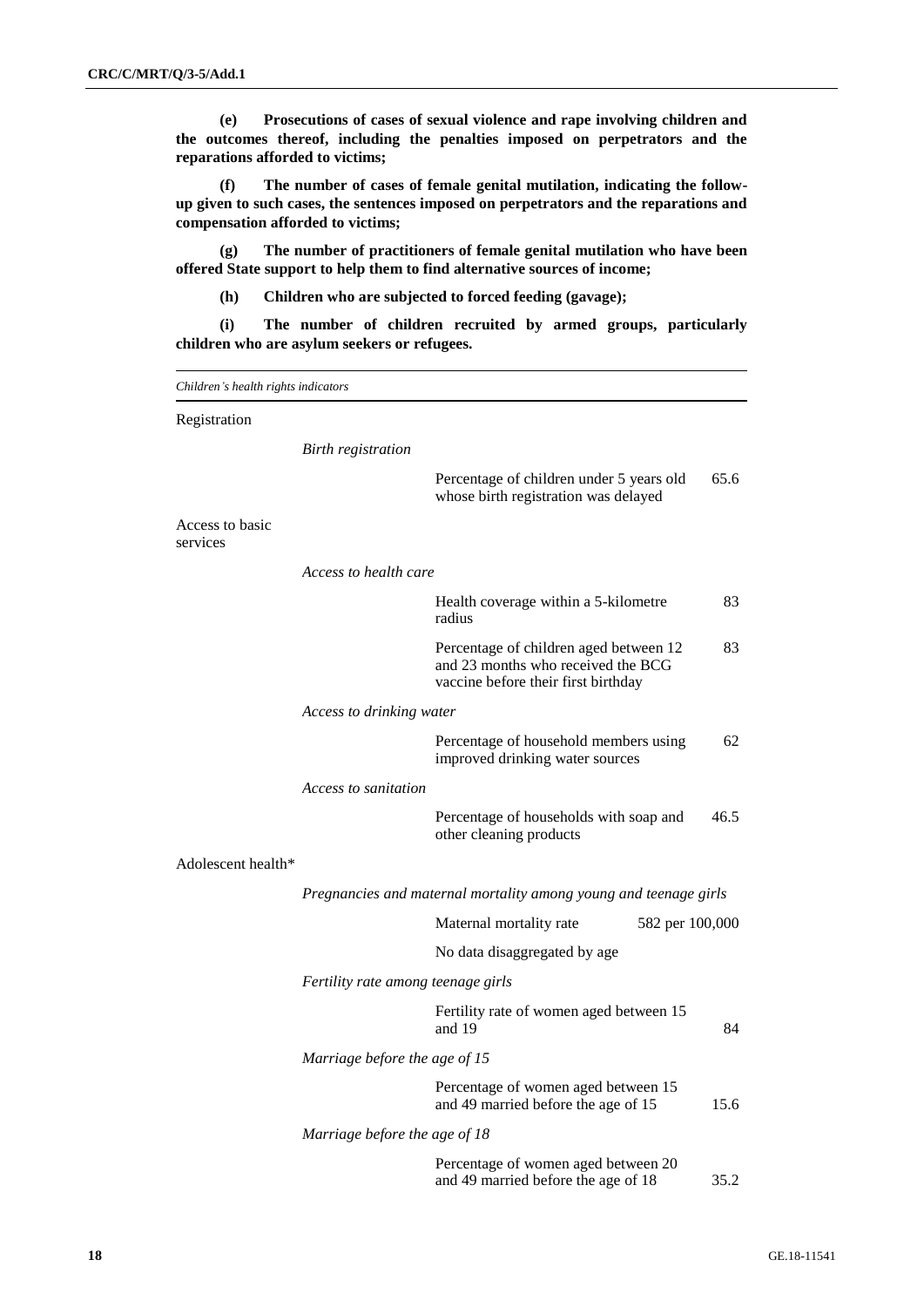| Children's health rights indicators  |                                                                     |      |
|--------------------------------------|---------------------------------------------------------------------|------|
|                                      | Percentage of girls aged between 15 and<br>19 currently married     | 27.8 |
|                                      | Prevalence of female genital<br>mutilation/circumcision among girls | 53.2 |
| Practitioners of female circumcision |                                                                     |      |
|                                      | No data available                                                   |      |

\* There is no disaggregated data on pregnancies and the maternal mortality rate among adolescent girls. The maternal mortality rate in 2015 was 582 deaths per 100,000 births recorded in the 2013 census (UNICEF Multiple Indicator Cluster Survey, 2015).

## **17. Please provide data for the past three years, disaggregated by age, sex, socioeconomic background, ethnic origin and geographic location, on the situation of children deprived of a family environment, including the number of children who have been:**

## **(a) Separated from their parents;**

**(b) Placed in an institution (disaggregated according to the duration of placement);**

## **(c) Placed in foster care;**

#### **(d) Adopted within the country or abroad.**

75. Between August 2010 and June 2016, 415 minors in conflict with the law were admitted to the Reception and Social Reintegration Centre for Children in Conflict with the Law.

The following table shows the number of children admitted to the Centre each year.

| Year             | Number of minors | Percentage |
|------------------|------------------|------------|
| 2010             | 29               | 7          |
| 2011             | 48               | 12         |
| 2012             | 73               | 18         |
| 2013             | 71               | 17         |
| 2014             | 81               | 19         |
| 2015             | 84               | 20         |
| 1/2016 to 6/2016 | 30               | 7          |

76. The age breakdown of minors under the Centre's care is as follows:

- 91 per cent between the ages of 13 and 18
- 70 per cent over the age of 14
- 7 per cent under the age of 13
- 24 per cent aged 15

## **Minors held in the Centre, disaggregated by sex**

| Sex    | Number of minors | Percentage |
|--------|------------------|------------|
| Male   | Male             | 94         |
| Female |                  | 6          |

77. Of the minors held in the Centre, 94 per cent are boys and 6 per cent are girls.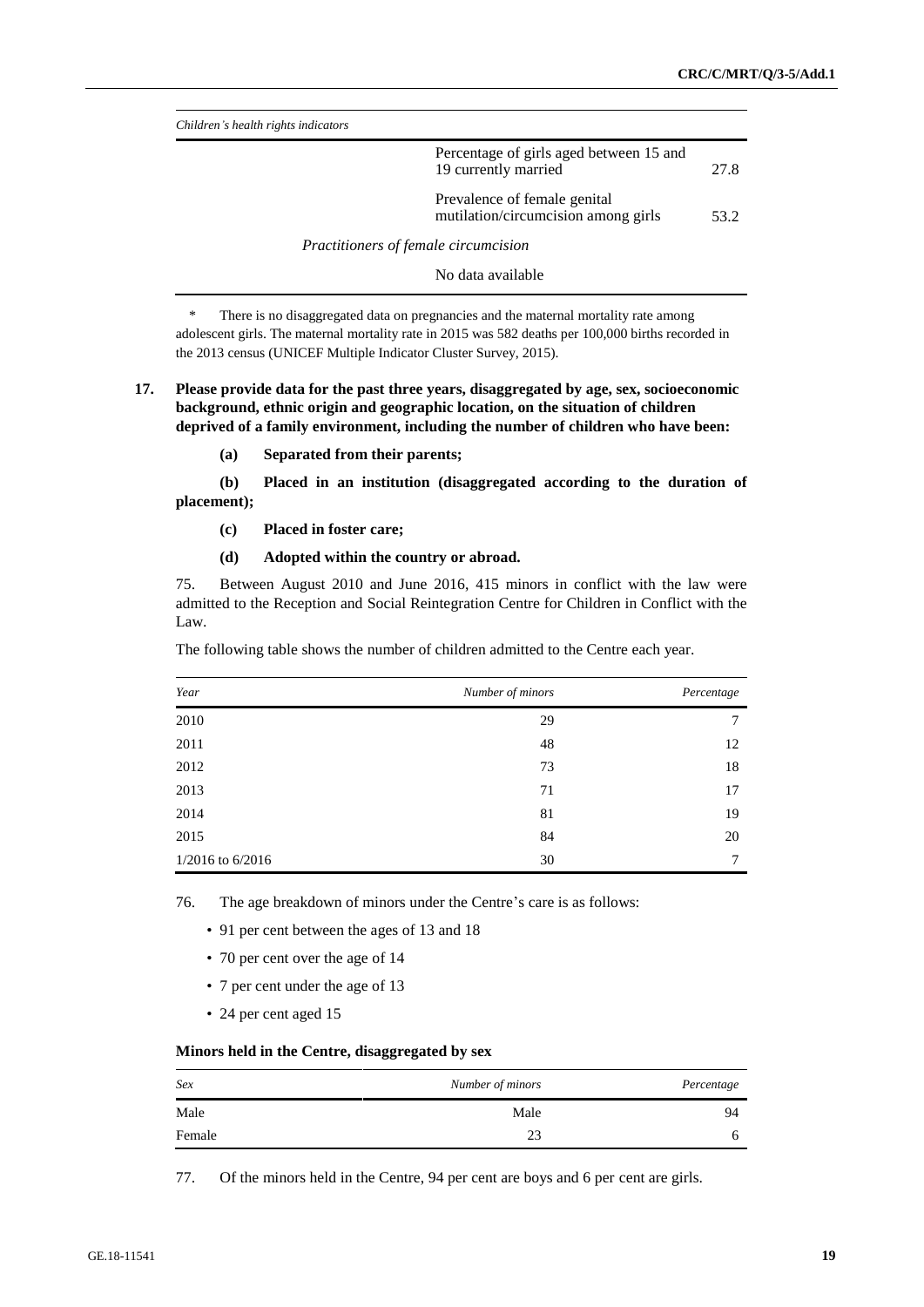| <i><b>Offence</b></i>             | Number of minors | Percentage |
|-----------------------------------|------------------|------------|
| Aggravated theft                  | 43               | 11         |
| Battery causing bodily injury     | 18               | 5          |
| Drug use                          | 12               | 3          |
| Leading an organized gang         | 10               | 3          |
| Murder                            | 21               | 5          |
| Sexual relations outside marriage | 17               | 4          |
| Attempted highway robbery         | 13               | 3          |
| Theft                             | 218              | 55         |
| Rape                              | 27               |            |
| Vagrancy                          | 19               | 5          |

78. The most common offence among the minors held in the Centre is theft, representing 55 per cent of all offences, followed by aggravated theft, which represents 11 per cent.

## **Minors held in the Centre, disaggregated by place of birth**

| Place of birth   | Number of minors | Percentage |
|------------------|------------------|------------|
| Urban areas      | 268              | 80         |
| Semi-urban areas | 51               | 15         |
| Rural areas      | 9                |            |
| Abroad           |                  |            |

| Number of months | Number of minors | Percentage     |
|------------------|------------------|----------------|
| $\mathbf{1}$     | 63               | 29             |
| $\overline{2}$   | 31               | 14             |
| 3                | 26               | 12             |
| 4                | $\overline{7}$   | 3              |
| 5                | 16               | 7              |
| 6                | $11\,$           | 5              |
| 7                | 19               | 9              |
| 8                | 3                | 1              |
| 9                | 11               | 5              |
| 10               | 3                | 1              |
| 11               | 5                | $\overline{2}$ |
| 12               | 12               | 6              |
| 13               | $\overline{4}$   | $\overline{2}$ |
| 18               | $\overline{4}$   | $\overline{2}$ |

## **Length of time spent in the Centre by minors, in months**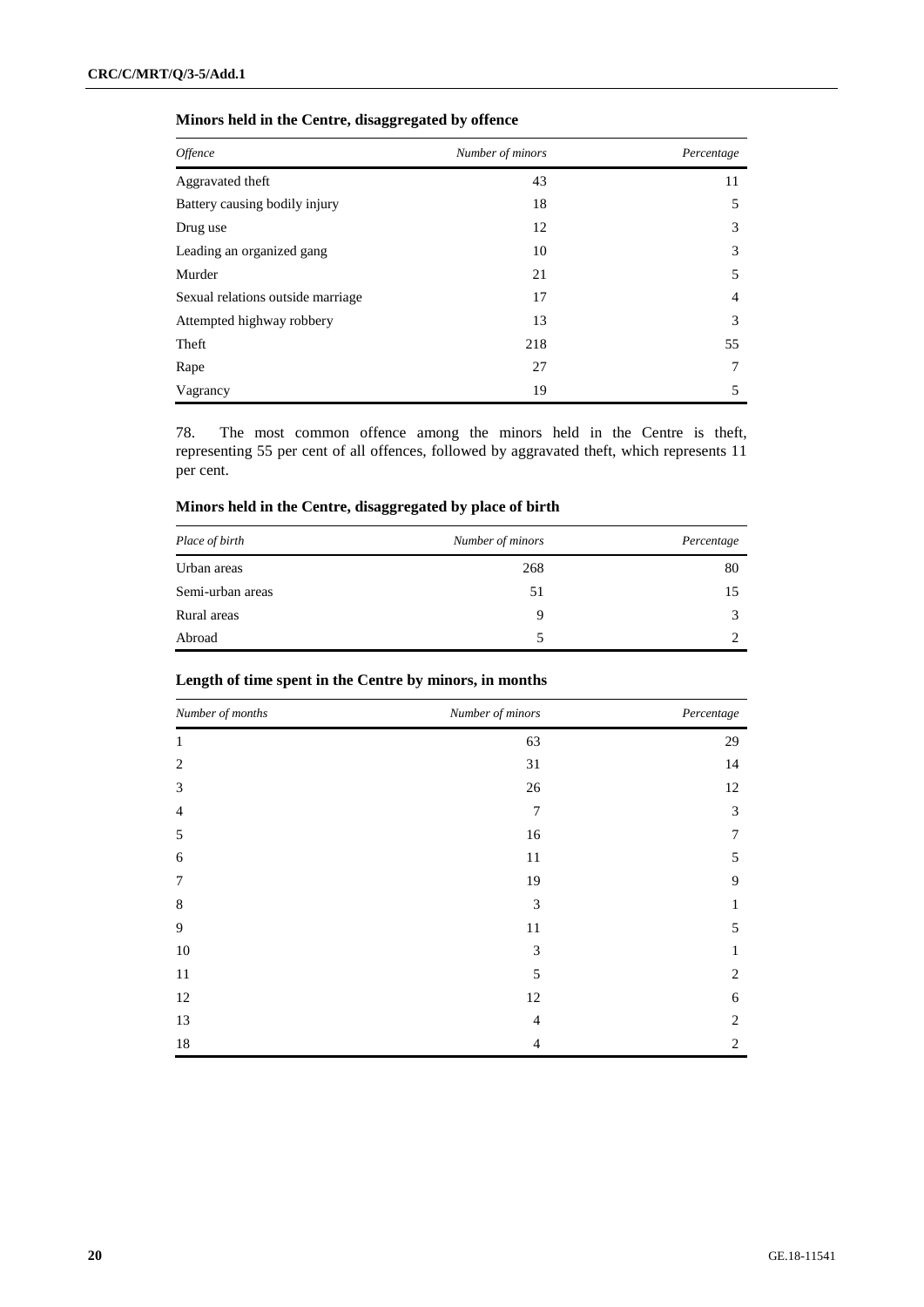## **Figures for Nouakchott Prison**

#### **Number of minors held in the prison each year**

| Year | Number | Percentage |
|------|--------|------------|
| 2014 | O      | 9.7        |
| 2015 | 32     | 51.6       |
| 2016 | 24     | 38.7       |

## **Number of minors held in the prison, disaggregated by offence**

| <i><b>Offence</b></i>         | Number         | Percentage |
|-------------------------------|----------------|------------|
| Battery causing bodily injury | $\overline{4}$ | 6          |
| Drug use                      | 7              | 11         |
| Leading an organized gang     | 16             | 26         |
| Murder                        | 3              | 5          |
| Theft                         | 27             | 44         |
| Rape                          | 5              | 8          |
| <b>Total</b>                  | 62             | 100        |

#### **Number of minors held in the prison, disaggregated by age**

| Age          | Number of minors | Percentage |
|--------------|------------------|------------|
| 15           | 6                | 10         |
| 16           | 18               | 29         |
| 17           | 25               | 40         |
| 18           | 13               | 21         |
| <b>Total</b> | 62               | 100        |

## **18. Please provide data for the past three years, disaggregated by age, sex, type of disability, ethnic origin and geographic location, on the number of children with disabilities:**

- **(a) Living with their families;**
- **(b) Living in institutions;**
- **(c) Attending mainstream primary schools;**
- **(d) Attending mainstream secondary schools;**
- **(e) Attending special schools;**
- **(f) Out-of-school;**
- **(g) Abandoned by their families.**

79. The Centre for the Protection and Social Integration of Children oversees the foster care of abandoned children who have been placed with foster families:

| Category                              | 2015 | 2016 | 2017 |
|---------------------------------------|------|------|------|
| Children placed with foster families  |      | 37   | 38   |
| Children placed in institutional care | 733  | 798  |      |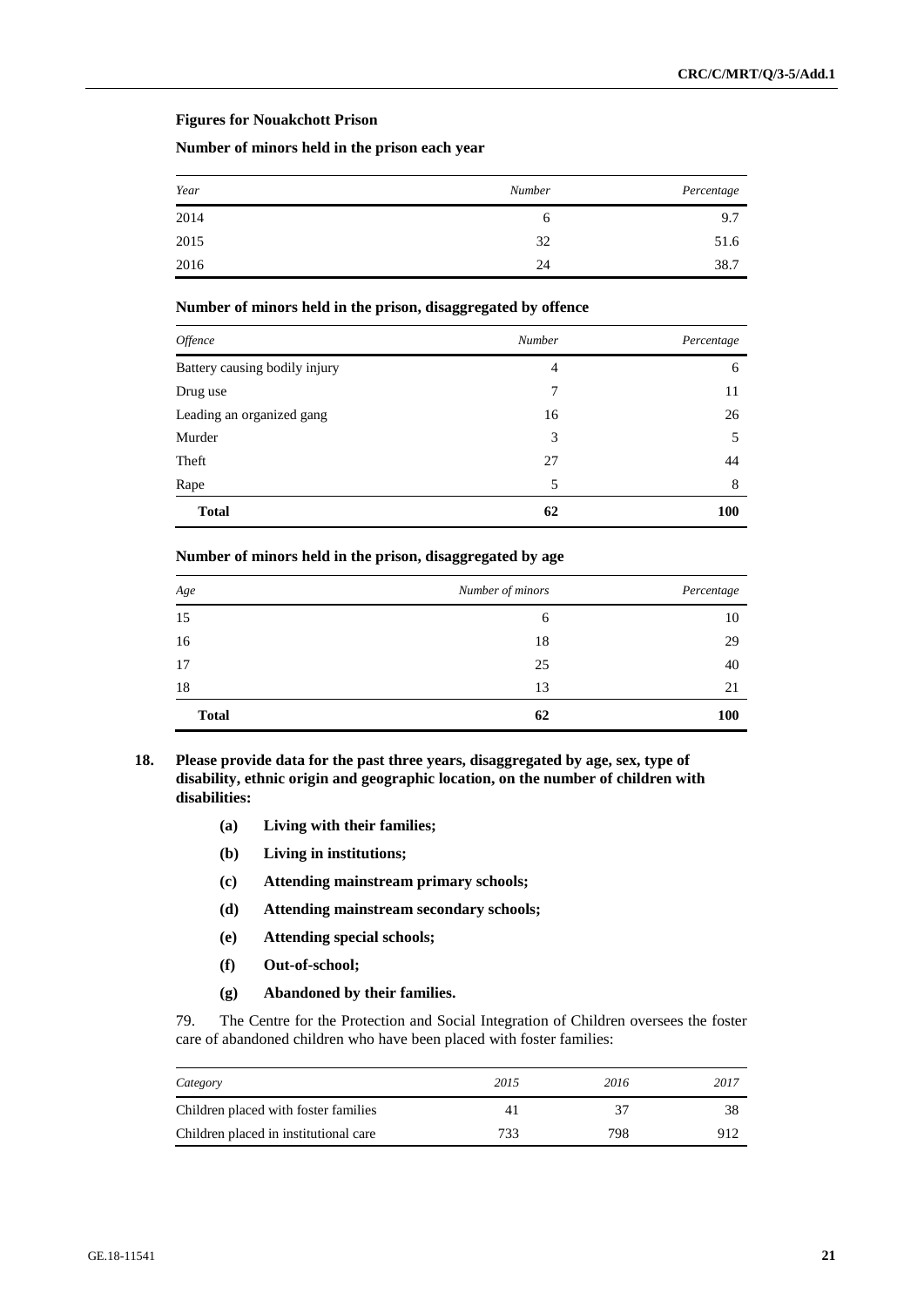| Nature of disability                   | Number of children housed | Number of boys | Number of girls |
|----------------------------------------|---------------------------|----------------|-----------------|
| Hearing impairment                     | 330                       | 198            | 132             |
| Visual impairment                      | 132                       | 65             | 67              |
| Multiple disabilities                  | 66                        | 35             | 31              |
| Physical impairment                    | 44                        | 19             | 25              |
| Intellectual impairment                | 103                       | 64             | 39              |
| Autism                                 | 54                        | 29             | 25              |
| Down syndrome                          | 28                        | 13             | 15              |
| Late development of language faculties | 150                       | 75             | 75              |
| <b>Total</b>                           | 910                       | 500            | 410             |

80. The details pertaining to children with disabilities housed in care institutions for children with disabilities that come under the authority of the Ministry of Social Affairs, Children and the Family for the year 2017/18 are as follows:

81. All the children with disabilities who are attending special schools live with their families. Some receive aid from governmental and non-governmental bodies, such as the Centre for the Education and Social Advancement of Children with Disabilities, which catered for:

| In $2015/16$ 149 deaf students | 24 blind students |                                             |                             |
|--------------------------------|-------------------|---------------------------------------------|-----------------------------|
| In $2016/17$ 175 deaf students | 34 blind students | 26 students with<br>autism                  |                             |
| In $2017/18$ 175 deaf students | 39 blind students | 21 students with 35 students with<br>autism | intellectual<br>impairments |

## **19. Please provide disaggregated data on the number of children in conflict with the law who have been arrested and placed in detention, including pretrial detention, and who have benefited from diversion programmes. Please also indicate the number of juvenile courts in the State party.**

82. Between August 2010 and June 2016, 415 minors in conflict with the law were admitted to the Reception and Social Reintegration Centre for Children in Conflict with the Law. The following table shows the number of children admitted to the Centre each year.

| Year               | Number of minors | Percentage |
|--------------------|------------------|------------|
| 2010               | 29               | 7          |
| 2011               | 48               | 12         |
| 2012               | 73               | 18         |
| 2013               | 71               | 17         |
| 2014               | 81               | 19         |
| 2015               | 84               | 20         |
| $1/2016$ to 6/2016 | 30               | 7          |

83. The age breakdown of minors under the Centre's care is as follows:

- 91 per cent between the ages of 13 and 18
- 70 per cent over the age of 14
- 7 per cent under the age of 13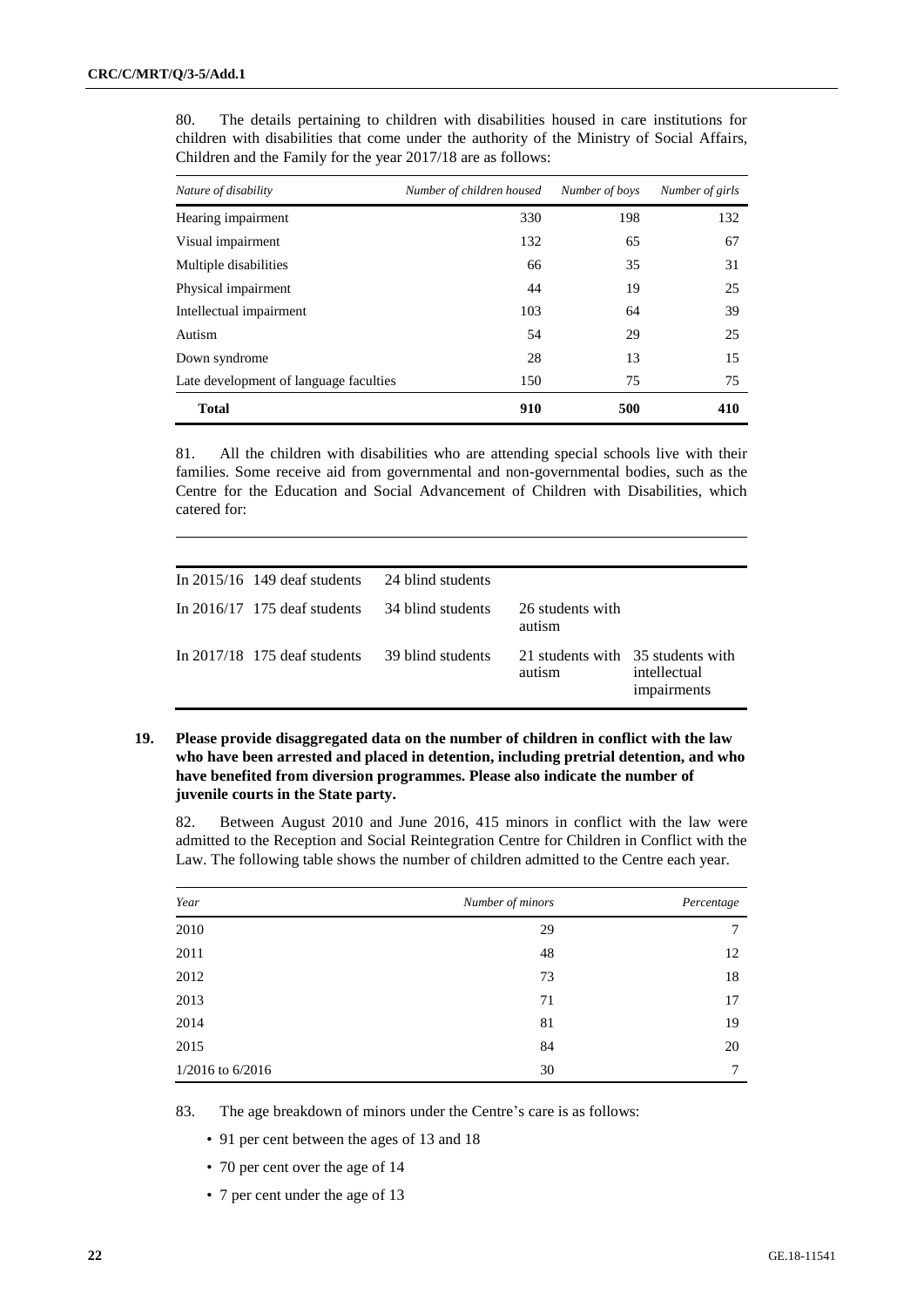• 24 per cent aged 15

## **Number of minors held in the Centre, disaggregated by sex**

| Sex    | <b>Number</b> | Percentage |
|--------|---------------|------------|
| Male   | Male          | 94         |
| Female | 23            | 6          |

84. Of the minors held in the Centre for Children, 94 per cent are boys and 6 per cent are girls.

| <i><b>Offence</b></i>             | Number | Percentage |
|-----------------------------------|--------|------------|
| Aggravated theft                  | 43     | 11         |
| Battery causing bodily injury     | 18     | 5          |
| Drug use                          | 12     | 3          |
| Leading an organized gang         | 10     | 3          |
| Murder                            | 21     | 5          |
| Sexual relations outside marriage | 17     | 4          |
| Attempted highway robbery         | 13     | 3          |
| Theft                             | 218    | 55         |
| Rape                              | 27     |            |
| Vagrancy                          | 19     | 5          |

#### **Number of minors held in the Centre, disaggregated by offence**

85. The most common offence among the minors held in the Centre is theft, representing 55 per cent of all offences, followed by aggravated theft, which represents 11 per cent.

### **Number of minors held in the Centre, disaggregated by place of birth**

| Place of birth   | Number | Percentage   |
|------------------|--------|--------------|
| Urban areas      | 268    | 80           |
| Semi-urban areas | 51     | 15           |
| Rural areas      | 9      | $\mathbf{z}$ |
| Abroad           | 5      |              |

## **Length of time spent in the Centre by minors, in months**

| Number of months | Number of minors | Percentage |
|------------------|------------------|------------|
|                  | 63               | 29         |
| 2                | 31               | 14         |
| 3                | 26               | 12         |
| $\overline{4}$   | 7                | 3          |
| 5                | 16               | 7          |
| 6                | 11               | 5          |
| 7                | 19               | 9          |
| 8                | 3                |            |
| 9                | 11               | 5          |
| 10               | 3                |            |
| 11               | 5                | 2          |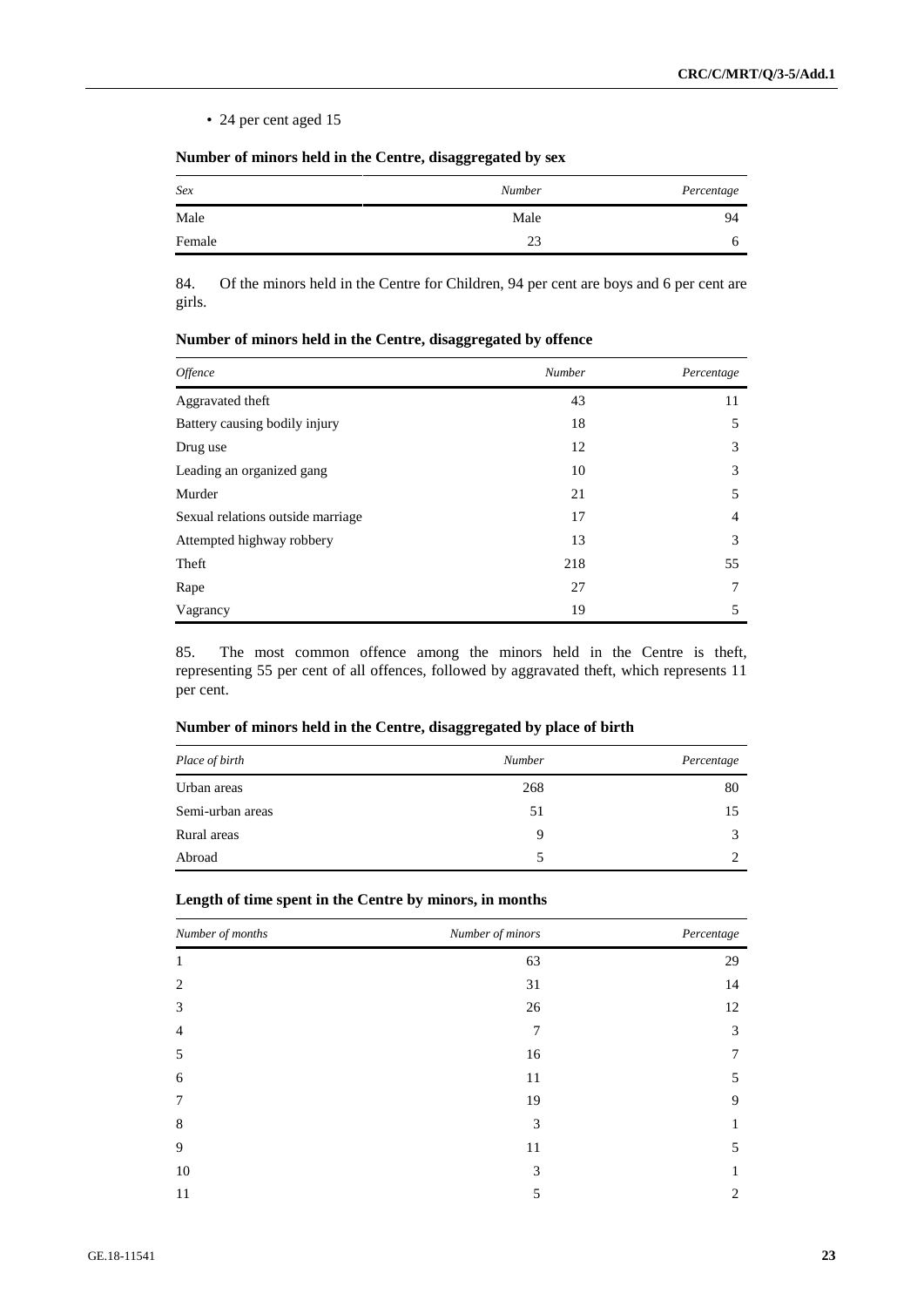| Number of months | Number of minors | Percentage |
|------------------|------------------|------------|
| 12               |                  |            |
| 13               |                  |            |
| 18               |                  |            |

## **Figures for Nouakchott Prison**

**Number of minors held in the prison, by year**

| Year | Number | Percentage |
|------|--------|------------|
| 2014 | O      | 9.7        |
| 2015 | 32     | 51.6       |
| 2016 | 24     | 38.7       |

## **Number of minors held in the prison, disaggregated by offence**

| <i><b>Offence</b></i>         | <b>Number</b> | Percentage |
|-------------------------------|---------------|------------|
| Battery causing bodily injury | 4             | 6          |
| Drug use                      | 7             | 11         |
| Leading an organized gang     | 16            | 26         |
| Murder                        | 3             |            |
| Theft                         | 27            | 44         |
| Rape                          | 5             | 8          |
| <b>Total</b>                  | 62            | 100        |

## **Number of minors held in the prison, disaggregated by age**

| Age          | Number of minors | Percentage |
|--------------|------------------|------------|
| 15           | 6                | 10         |
| 16           | 18               | 29         |
| 17           | 25               | 40         |
| 18           | 13               | 21         |
| <b>Total</b> | 62               | 100        |

## **20. Please provide the Committee with an update of any data in the report which may have been superseded by more recent data or affected by new developments.**

## **21. In addition, the State party may list areas affecting children that it considers to be of priority with regard to the implementation of the Convention.**

86. The priority areas for the implementation of the Convention on the Rights of the Child are:

- Updating the National Child Protection Strategy
- Establishing a sustainable child protection system that covers the entire country
- Recruiting social workers
- Establishing specialized training centres for social workers (social counsellors, specialized educators, social assistants, etc.)
- Developing and increasing the number of public sector, non-governmental and private sector bodies specializing in the protection and promotion of children's rights